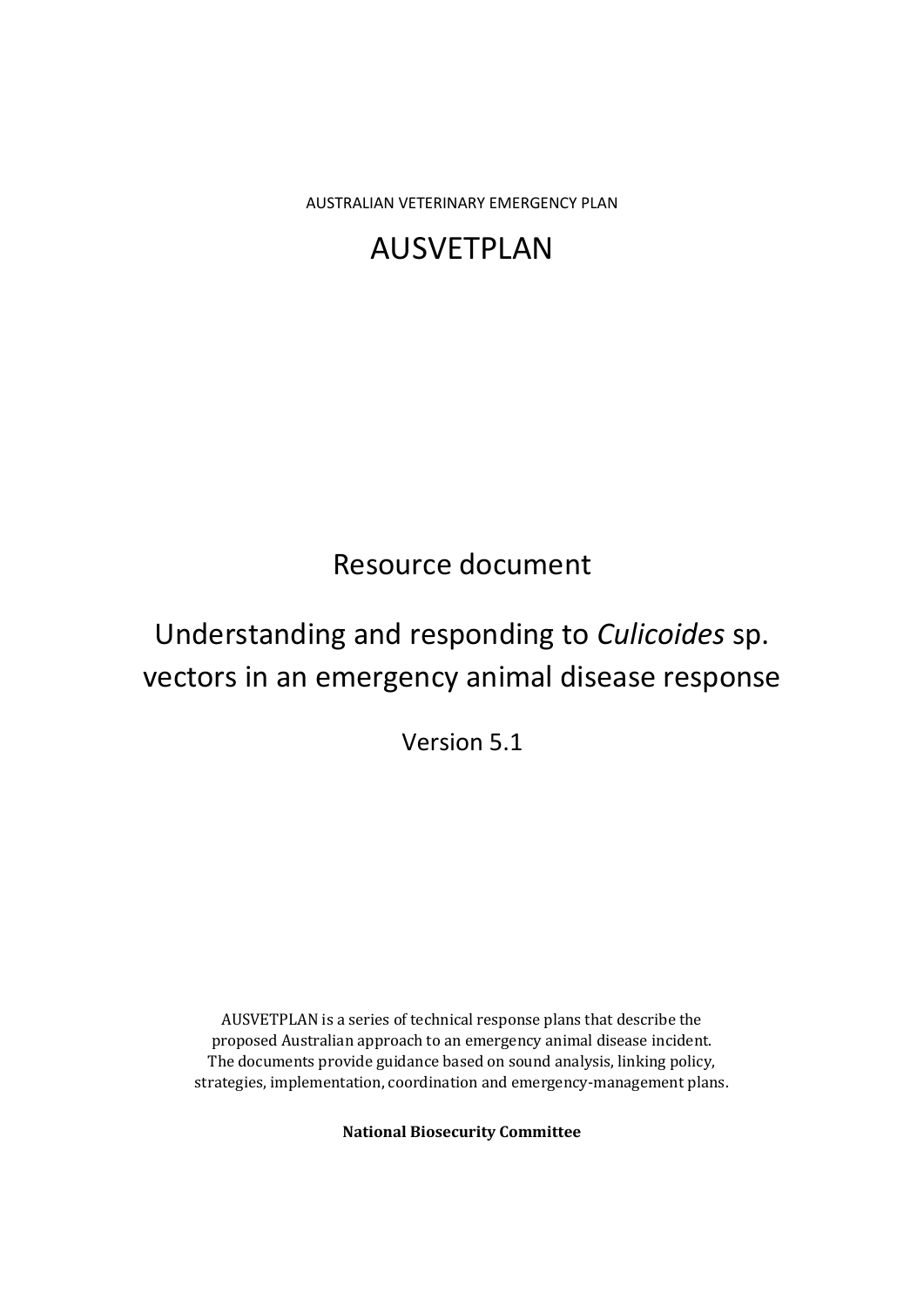© 1991–2022 Animal Health Australia ABN 86 071 890 956. Certain materials in this publication are protected by copyright and are reproduced with permission from the Commonwealth of Australia, acting through its Department of Agriculture, Water and the Environment (or any successor agency); each state and territory of Australia, as represented by their relevant agencies, and by the National Biosecurity Committee and Animal Health Committee; and Animal Health Australia's industry members.

ISBN 0 642 24506 1 (printed version)

ISBN 1 876 71438 7 (electronic version)

#### **Licence**

This work is licensed under the Creative Commons Attribution-NonCommercial-ShareAlike 4.0 International Licence, with the exception of:



- any third-party material contained within the work
- any material protected by a trademark
- any images and/or photographs.

To view a copy of this licence, visit http://creativecommons.org/licenses/by-nc-sa/4.0/.

#### **Moral rights**

The author(s) of this work hold 'moral rights' as defined in the *Copyright Act 1986* (Cwlth) and assert all moral rights in connection with this work. This means you must:

- attribute (give credit to) the author(s) of this work
- not say a person is a creator of a work when they are not
- not do something with the work (such as change or add to it) that would have a negative impact on the reputation of the author(s) of this work.

Failure to do so could constitute a breach of the *Copyright Act 1986* (Cwlth).

#### **Disclaimer and warranty**

- This publication has been produced in accordance with the procedures described in the AUSVETPLAN *Overview*, and in consultation with Australian national, state and territory governments; the relevant livestock industries; nongovernment agencies; and public health authorities, as relevant. Any views and opinions expressed in this document do not necessarily represent the views and opinion of the authors or contributors, Animal Health Australia or the Commonwealth of Australia.
- This publication is for use in emergency situations. The strategies and policy guidelines in this work are not applicable to quarantine policies for imported livestock or livestock products.
- This publication is not legal or professional advice and should not be taken as a substitute for legal or other professional advice.
- This publication is not intended for use by any person who does not have appropriate expertise in the subject matter of the work. Before using this publication, you should read it in full, consider its effect and determine whether it is appropriate for your needs.
- This publication was created on March 2022. Laws, practices and regulations may have changed since that time. You should make your own inquiries as to the currency of relevant laws, practices and regulations, as these may have changed since publication of this work.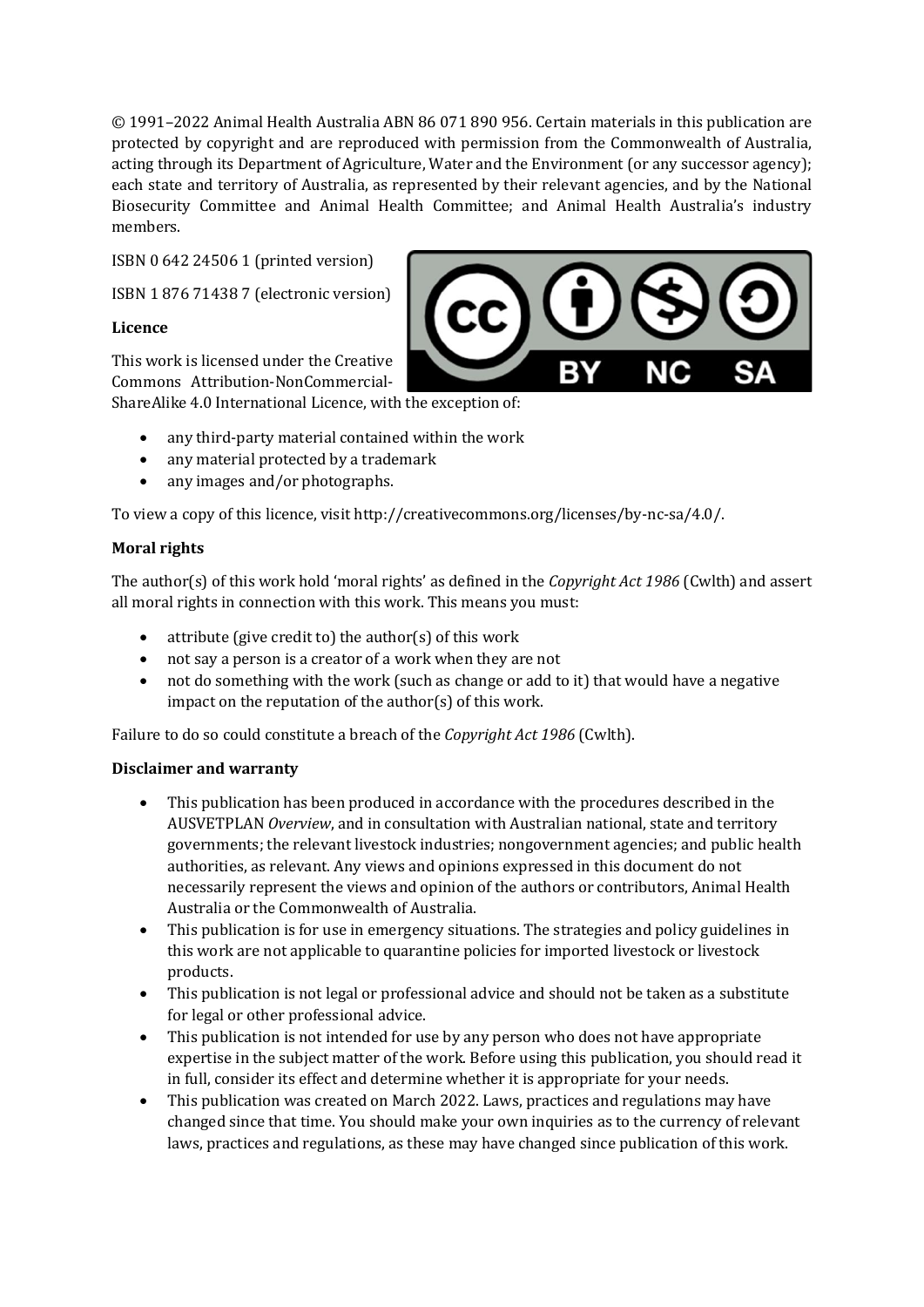No warranty is given as to the correctness of the information contained in this work, or of its suitability for use by you. To the fullest extent permitted by law, Animal Health Australia is not, and the other contributing parties are not, liable for any statement or opinion, or for any error or omission contained in this work, and it and they disclaim all warranties with regard to the information contained in it, including, without limitation, all implied warranties of merchantability and fitness for a particular purpose. Animal Health Australia is not liable for any direct, indirect, special or consequential losses or damages of any kind, or loss of profit, loss or corruption of data, business interruption or indirect costs, arising out of or in connection with the use of this work or the information contained in it, whether such loss or damage arises in contract, negligence, tort, under statute, or otherwise.

#### **Text under development**

In this manual, text placed in square brackets [xxx] indicates that that aspect of the manual remains unresolved or is under development; such text is not part of the official manual. The issues will be further worked on by experts and relevant text included at a future date.

#### **Contact information**

If you have any requests or inquiries concerning reproduction and rights, or suggestions or recommendations, you should address these to:

AUSVETPLAN – Animal Health Australia Executive Manager, Emergency Preparedness and Response PO Box 5116 Braddon ACT 2612 Tel: 02 6232 5522 email: aha@animalhealthaustralia.com.au

#### **Approved citation**

Animal Health Australia (2022). *Resource document*: *Understanding and responding to* Culicoides *sp. vectors in an emergency animal disease response* (version 5.1). Australian Veterinary Emergency Plan (AUSVETPLAN), edition 5, Canberra, ACT.

#### **EMERGENCY ANIMAL DISEASE WATCH HOTLINE: 1800 675 888**

**The Emergency Animal Disease Watch Hotline is a toll-free telephone number that connects callers to the relevant state or territory officer to report concerns about any potential emergency disease situation. Anyone suspecting an emergency disease outbreak should use this number to get immediate advice and assistance.**

#### **Publication record**

**Edition 5** Version 5.0, 2020 (new resource document and new format) Version 5.1, 2022 (major review)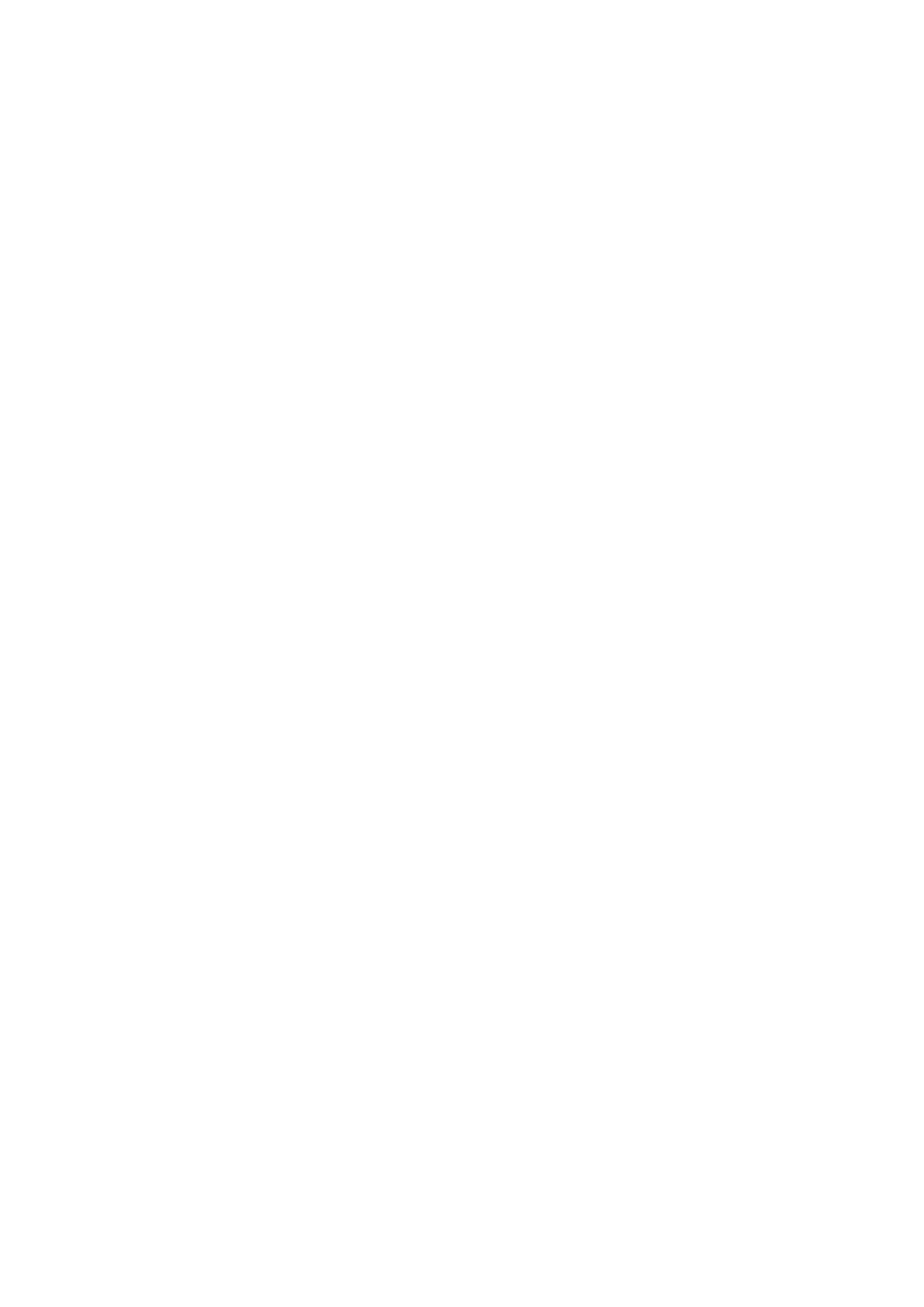# **Contents**

| $\mathbf{2}$            |           |  |
|-------------------------|-----------|--|
| 2.1                     |           |  |
| 2.2                     |           |  |
| 2.3                     |           |  |
| 2.4                     |           |  |
| 3                       |           |  |
| 3.1                     |           |  |
| 3.2                     |           |  |
| 3.3                     |           |  |
| 3.4                     |           |  |
| 3.5                     |           |  |
| $\overline{\mathbf{4}}$ |           |  |
| 4.1                     |           |  |
| 4.2                     |           |  |
| 4.3                     |           |  |
|                         | 4.3.1     |  |
|                         | 4.3.2     |  |
| 4.4                     |           |  |
|                         | 4.4.1     |  |
|                         | 4.4.2     |  |
|                         | 4.4.3     |  |
|                         | 4.4.4     |  |
|                         | 4.4.5     |  |
|                         | 4.4.6     |  |
|                         | 4.4.7     |  |
| 4.5                     |           |  |
| 4.6                     |           |  |
| 5                       |           |  |
| 5.1                     |           |  |
| 5.2                     | Stabling. |  |
| 5.3                     |           |  |
|                         | 5.3.1     |  |
|                         | 5.3.2     |  |
| 5.4                     |           |  |
|                         | 5.4.1     |  |
|                         | 5.4.2     |  |
| 5.5                     |           |  |
| 5.6                     |           |  |
| 5.7                     |           |  |
|                         |           |  |
|                         |           |  |
|                         |           |  |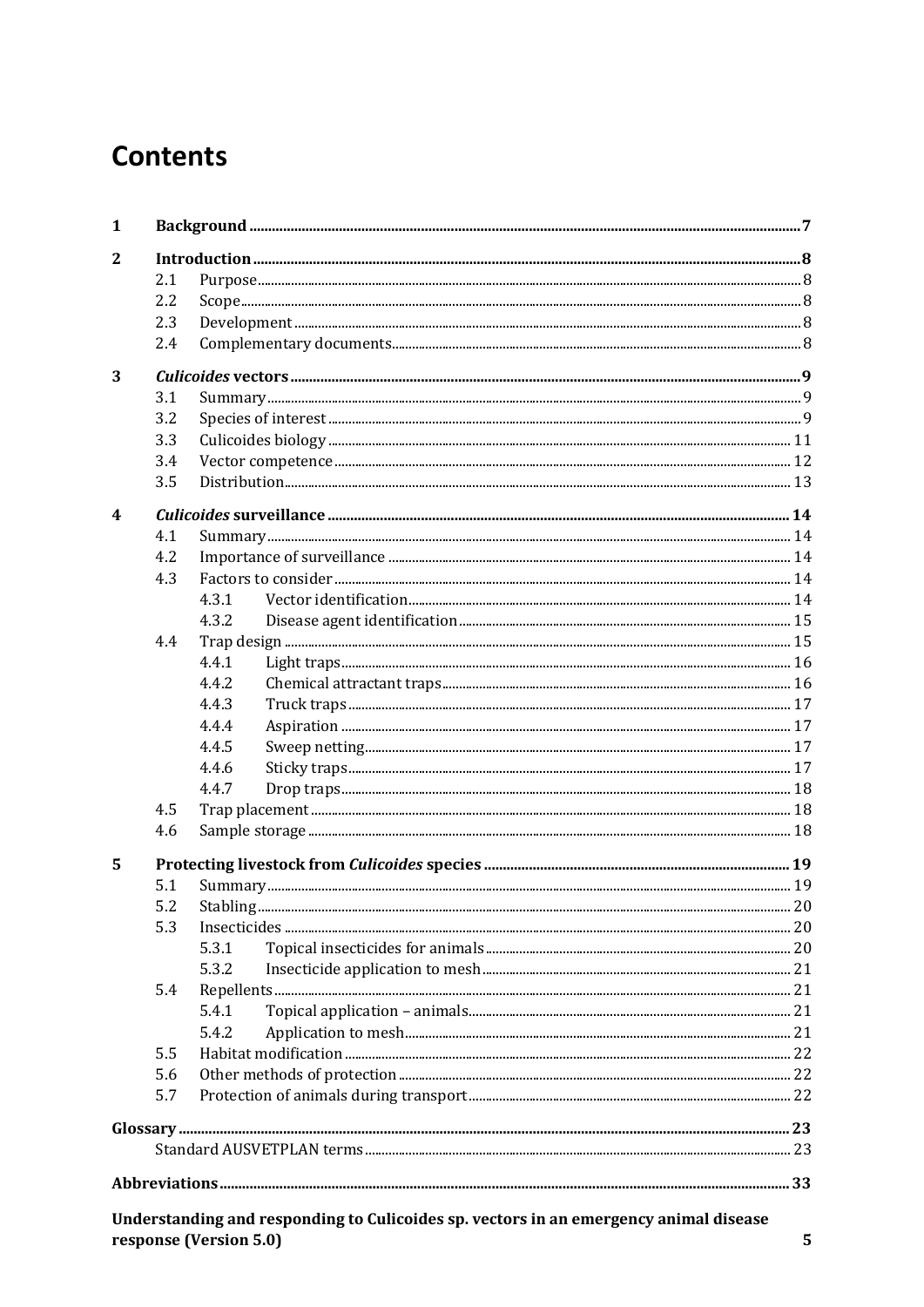# **Tables**

| Table 3.1 Notifiable emergency animal diseases for which <i>Culicoides</i> and other species act as |  |  |  |  |  |  |
|-----------------------------------------------------------------------------------------------------|--|--|--|--|--|--|
|                                                                                                     |  |  |  |  |  |  |

# **Figures**

| Figure 3.1 | $\sim$ $\sim$ 1: $\sim$ 1.1 $\sim$ 1.1 $\sim$ $\sim$ $\sim$ 1.1 $\sim$ |  |
|------------|------------------------------------------------------------------------|--|
|            | <i>auncolaes</i><br>- 111 12                                           |  |
|            |                                                                        |  |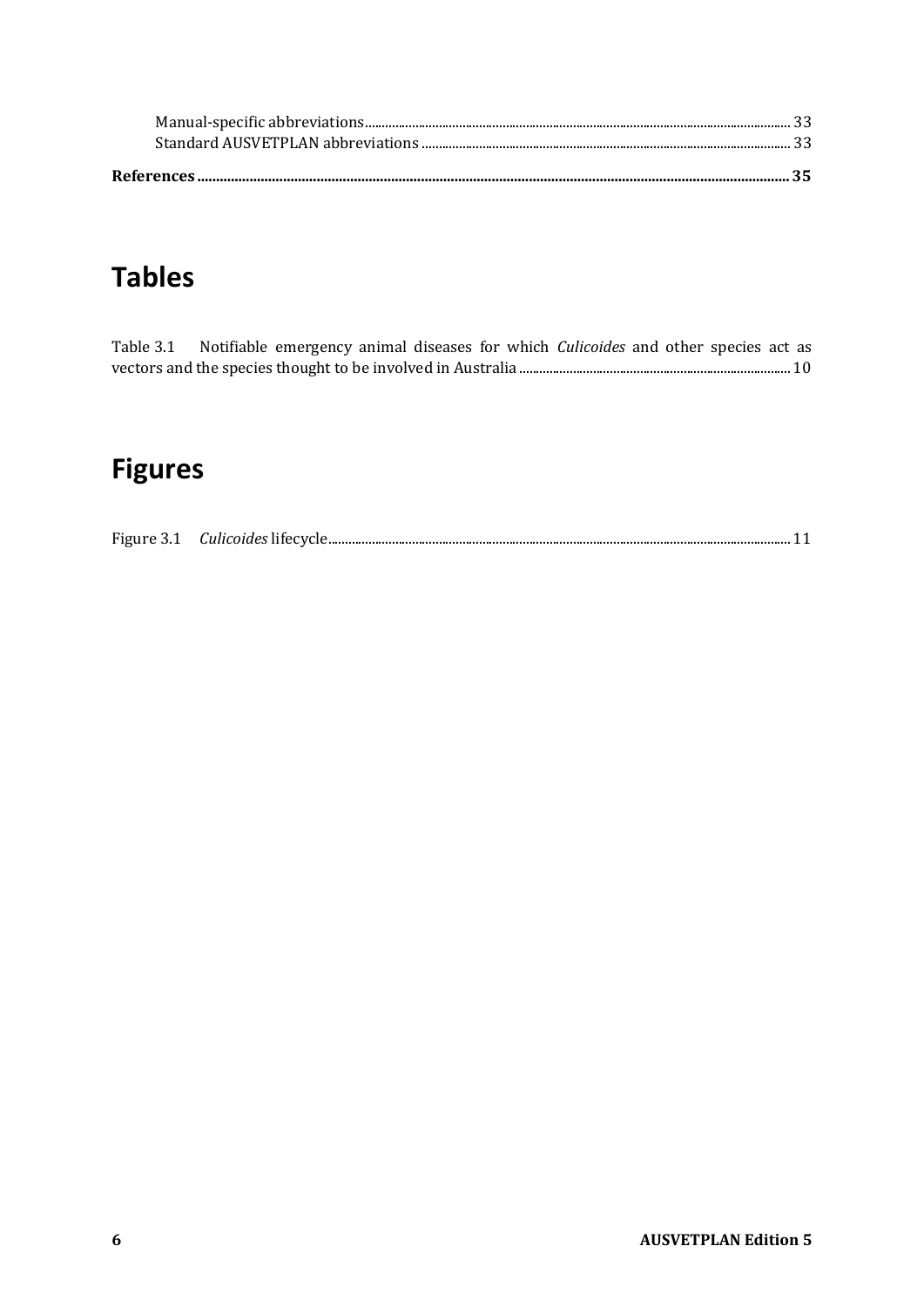# **1 Background**

Personnel undertaking Planning, Operations and Public Information functions in a control centre assist in developing and implementing disease response and operational plans, and provide disease control advice to livestock holders, livestock industry organisations and the public. To support these roles, this resource document compiles scientifically verifiable information and identifies knowledge gaps on biology of *Culicoides* midge vectors and disease epidemiology relevant to the control of vectorborne diseases of horses and livestock. It is not a comprehensive reference on all aspects of *Culicoides* ecology.

This document provides several references to sources of additional information.

The document should be used in conjunction with the relevant **AUSVETPLAN response strategy**.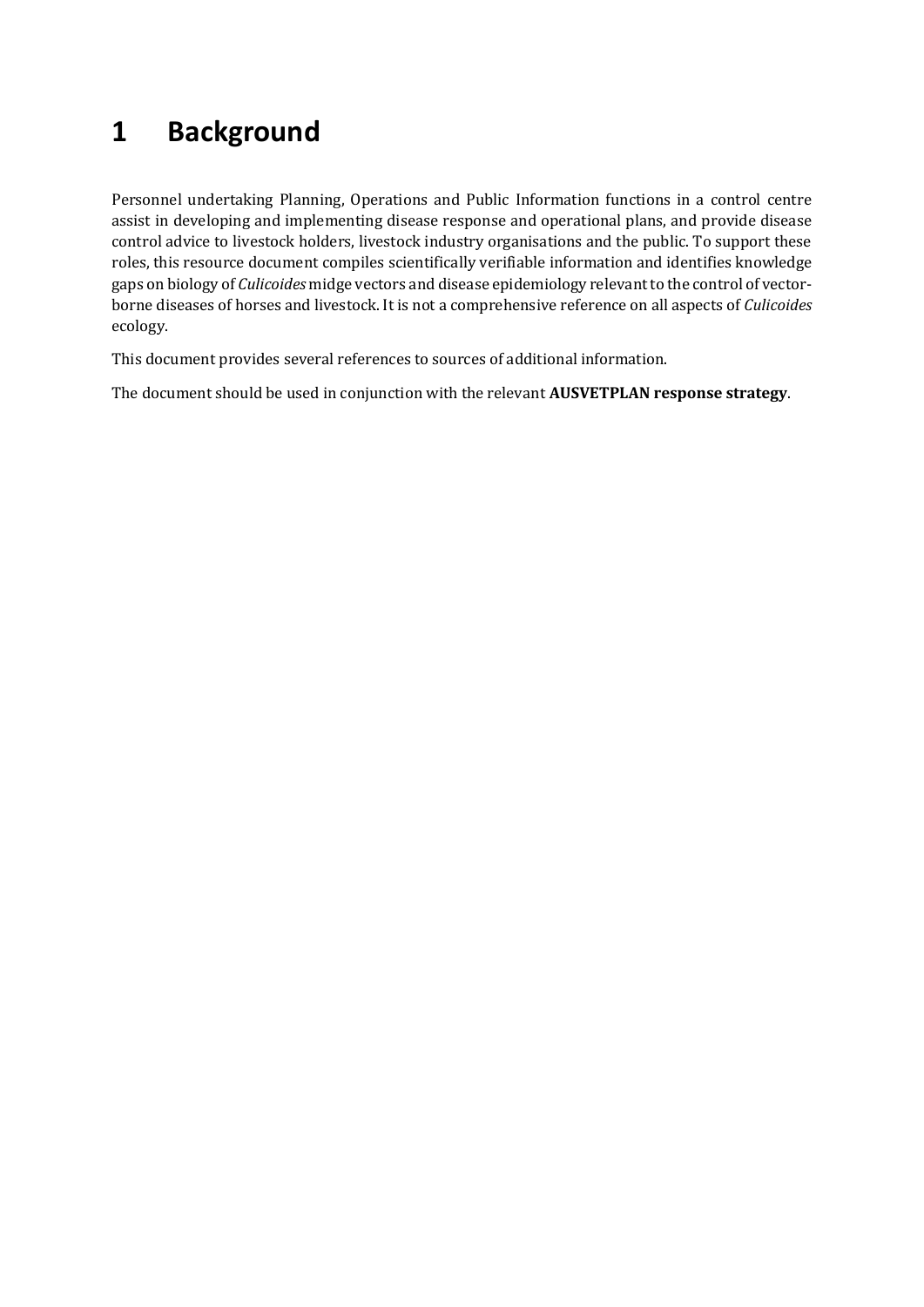## **2 Introduction**

### **2.1 Purpose**

As part of AUSVETPLAN (the Australian Veterinary Emergency Plan), this resource document has been developed to provide a general overview of *Culicoides* vector biology and disease epidemiology for arboviral (arthropod-borne) diseases where the main vector(s) are biting midges from the genus *Culicoides*. The document is aimed at personnel in Planning, Operations and Public Information functions of a control centre during an emergency animal disease (EAD) response. Information in this resource document may help to inform response planning and communications during a response to a *Culicoides*-borne EAD.

This publication provides background advice only; it is not intended to be a detailed technical resource. Scientific and technical matters will require input from professional entomologists who have personal expertise in *Culicoides* biology in an Australian context. Specialist entomologists actively service the National Arbovirus Monitoring Program (NAMP). Relevant jurisdictional NAMP representatives can be consulted for advice, appropriate sampling methods and supply of equipment, as required.

### **2.2 Scope**

This resource document covers the biology and epidemiology of endemic *Culicoides* midges involved (or suspected to be involved) in the transmission of viral EADs of horses and ruminants – for example, African horse sickness in horses and bluetongue in ruminants. The document also outlines some protective measures to reduce exposure of animals to *Culicoides* species that transmit arboviruses.

## **2.3 Development**

This resource document has been produced in accordance with the procedures described in the **AUSVETPLAN** *Overview* and in consultation with Australian national, state and territory governments; the relevant livestock industries; nongovernment agencies; and public health authorities, where relevant.

In this document, text placed in square brackets [xxx] indicates that that aspect of the manual remains unresolved or is under development; such text is not part of the official document. The issues will be worked on by experts and relevant text included at a future date.

## **2.4 Complementary documents**

This resource document should be read and implemented in conjunction with other AUSVETPLAN documents, including the response strategies; operational, enterprise and management manuals; and any relevant guidance and resource documents. The complete series of manuals is available on the Animal Health Australia website. 1

<sup>1</sup> https://animalhealthaustralia.com.au/ausvetplan/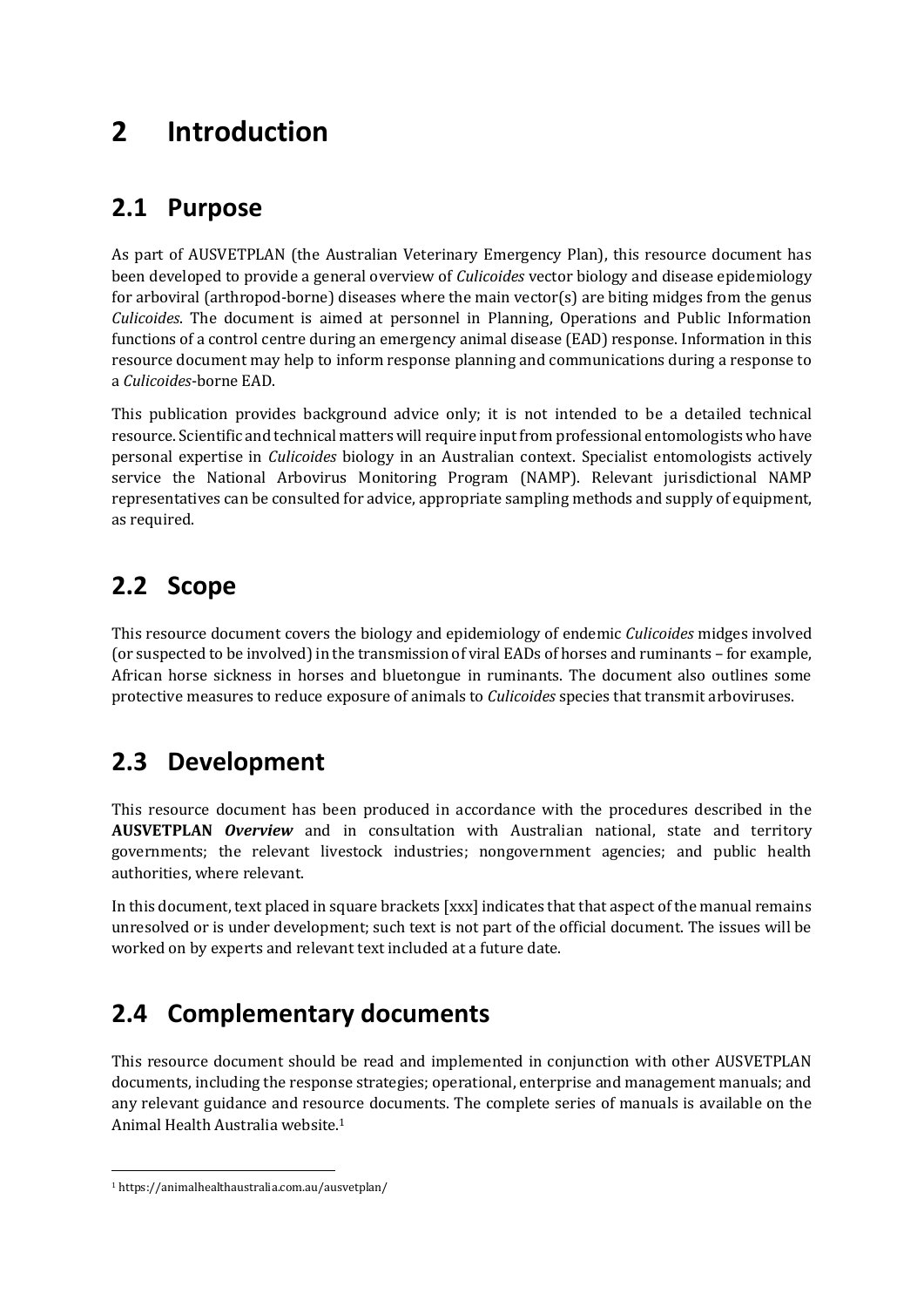## **3** *Culicoides* **vectors**

#### **3.1 Summary**

- The species of *Culicoides* that will act as the main vector for virus transmission may not be known at the beginning of a disease incident.
- The National Arbovirus Monitoring Program (NAMP) Bluetongue Virus Zone Map<sup>2</sup> indicates the regions in which bluetongue virus (BTV) transmission may occur, and may describe a potential viral transmission zone for African horse sickness (AHS) if the viruses share common vectors (eg *C. brevitarsis*).
- *Culicoides* species are unlikely to be active outside the 13–35 °C temperature range.
	- ̶ In southern areas of Australia, activity may be reduced in winter and may cease after the first killing frost, meaning that viral transmission is less likely and ongoing vector protection of livestock may be unnecessary.
	- ̶ In northern Australia, vector activity may occur year-round, but transmission of arboviruses is still likely to be seasonal (driven by variation in *Culicoides* numbers).
- *Culicoides* only feed 1–4 times in their lifetime. For disease transmission to occur, female adult midges must bite an infected (viraemic) animal, survive until virus has reached and replicated in the salivary glands, and then bite another susceptible animal.
- *Culicoides* has also been demonstrated to be involved in mechanical transmission of some diseases (eg fowlpox).

### **3.2 Species of interest**

Biting midges from the genus *Culicoides* (family Ceratopogonidae) are vectors for several viral diseases of animals worldwide.

Arboviral diseases are biologically transmitted by arthropod vectors, and differ from other infectious diseases of livestock in that they are not usually contagious. Clinical bluetongue disease and AHS are nationally notifiable and considered emergency animal diseases (Table 3.1). AUSVETPLAN response strategies describe Australia's technical plan to respond to outbreaks of these diseases.

*Culicoides brevitarsis* is the most widespread vector for BTV in Australia, and preferentially feeds on cattle. It is closely related to *C. imicola*, which is not known to be present in Australia, but is one of the main vectors for AHS virus overseas. It is currently unknown which, if any, of the Australian horsefeeding *Culicoides* species would be competent vectors for AHS virus.

<sup>2</sup> https://namp.animalhealthaustralia.com.au/public.php?page=pub\_home&program=2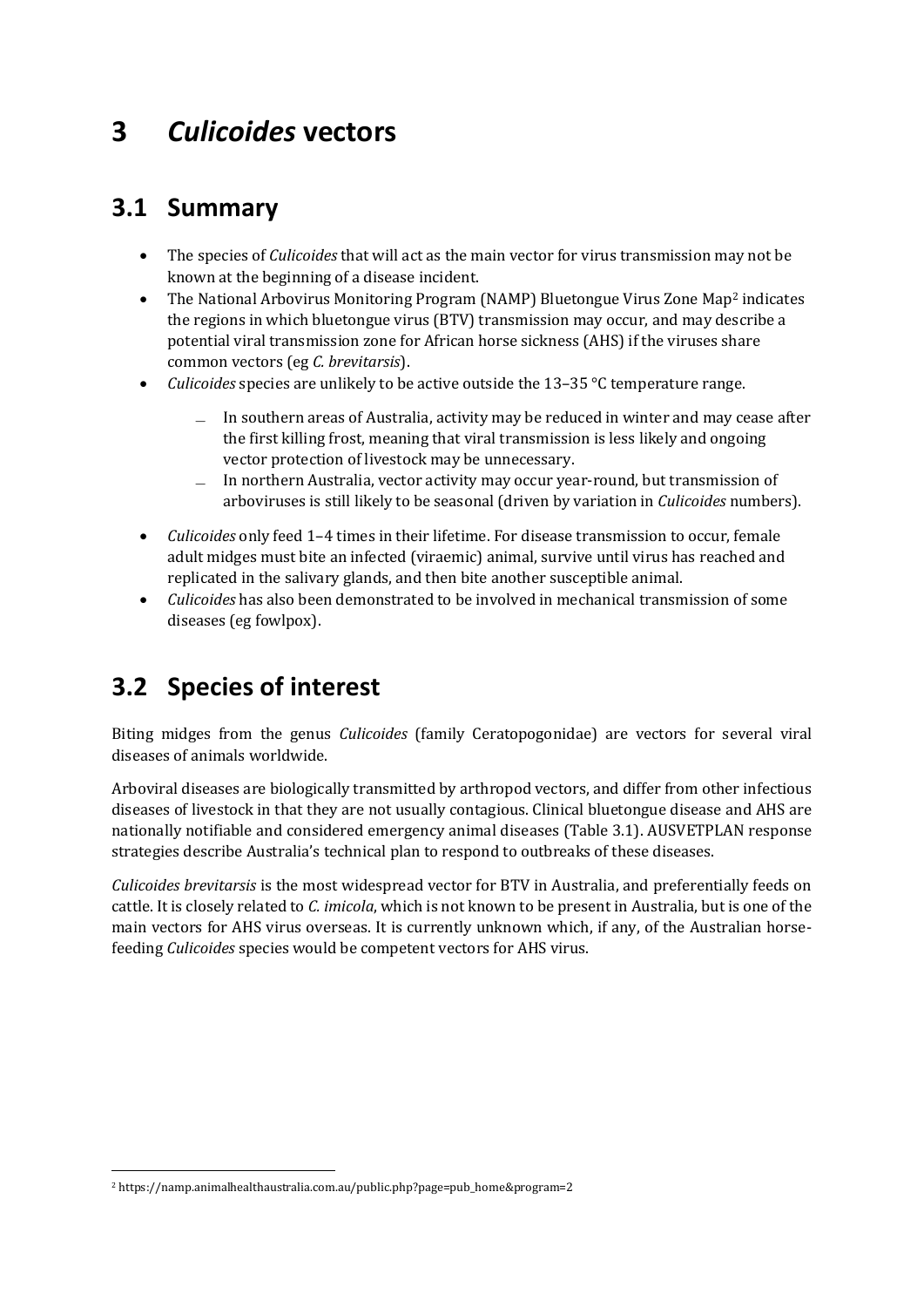| <b>Disease</b>               | <b>Species affected</b>                                                                                                                                                                                                                                                                                                                                                                                                                                                                                                                                                                       | Vector or potential vector                                                                                                                                                                                                                                                                                                                                                                                           |
|------------------------------|-----------------------------------------------------------------------------------------------------------------------------------------------------------------------------------------------------------------------------------------------------------------------------------------------------------------------------------------------------------------------------------------------------------------------------------------------------------------------------------------------------------------------------------------------------------------------------------------------|----------------------------------------------------------------------------------------------------------------------------------------------------------------------------------------------------------------------------------------------------------------------------------------------------------------------------------------------------------------------------------------------------------------------|
| Bluetongue                   | Cattle and sheep                                                                                                                                                                                                                                                                                                                                                                                                                                                                                                                                                                              | C. brevitarsis<br>C. actoni<br>C. fulvus<br>C. wadai<br>C. dumdumi                                                                                                                                                                                                                                                                                                                                                   |
| African<br>horse<br>sickness | Equids - horses, donkeys and their<br>crosses; zebras                                                                                                                                                                                                                                                                                                                                                                                                                                                                                                                                         | Potentially any species that feeds on<br>horses, but the most likely species are the<br>known vectors of BTV listed above                                                                                                                                                                                                                                                                                            |
| Lumpy skin<br>disease        | Cattle                                                                                                                                                                                                                                                                                                                                                                                                                                                                                                                                                                                        | Mechanical transmission of LSD virus by<br>mosquitoes (Aedes aegyptii) and hard ticks<br>(Rhipicephalus appendiculatus) has been<br>demonstrated experimentally.<br>Stable flies (Stomoxys calcitrans), tabanid<br>flies, other flies, midges (Culicoides spp.)<br>and other hard ticks (eg Amblyomma<br>hebraeum) have also been mooted as<br>mechanical vectors.                                                   |
| Japanese<br>encephalitis     | Evidence of exposure to JEV and/or<br>infection has been detected in a<br>wide range of animal species,<br>including waterbirds, pigs, equids<br>(horses and donkeys), cattle, sheep,<br>goats, water buffalo, chickens,<br>ducks, dogs, cats, monkeys,<br>raccoons, rodents, insectivorous<br>bats, flying foxes, snakes, lizards and<br>frogs.<br>Few species are thought to play a<br>significant role in the natural<br>transmission of JEV - most<br>commonly waterbirds and pigs.<br>As well, few species show clinical<br>signs of disease - most commonly<br>equids, pigs and humans. | Mosquito vectors in the Culex, Aedes and<br>Anopheles genera.                                                                                                                                                                                                                                                                                                                                                        |
| Vesicular<br>stomatitis      | Clinical disease occurs most<br>commonly in cattle, equids and pigs,<br>but has also been reported in sheep,<br>goats and camelids.                                                                                                                                                                                                                                                                                                                                                                                                                                                           | Vesicular stomatitis virus has been isolated<br>from several insect species, including<br>sandflies and midges (Lutzomyia,<br>Phlebotomus, Culicoides), mosquitoes<br>(Aedes, Culex, Trichoprosopon digitatum),<br>mites (Gigantolaelaps), gnats (Hippelates<br>pusio), horn (buffalo) flies (Haematobia<br>irritans), horse flies (Tabanus), stable flies<br>(Stomoxys calcitrans) and black flies<br>(Simuliidae). |

<span id="page-9-0"></span>**Table 3.1 Notifiable emergency animal diseases for which** *Culicoides* **and other species act as vectors and the species thought to be involved in Australia**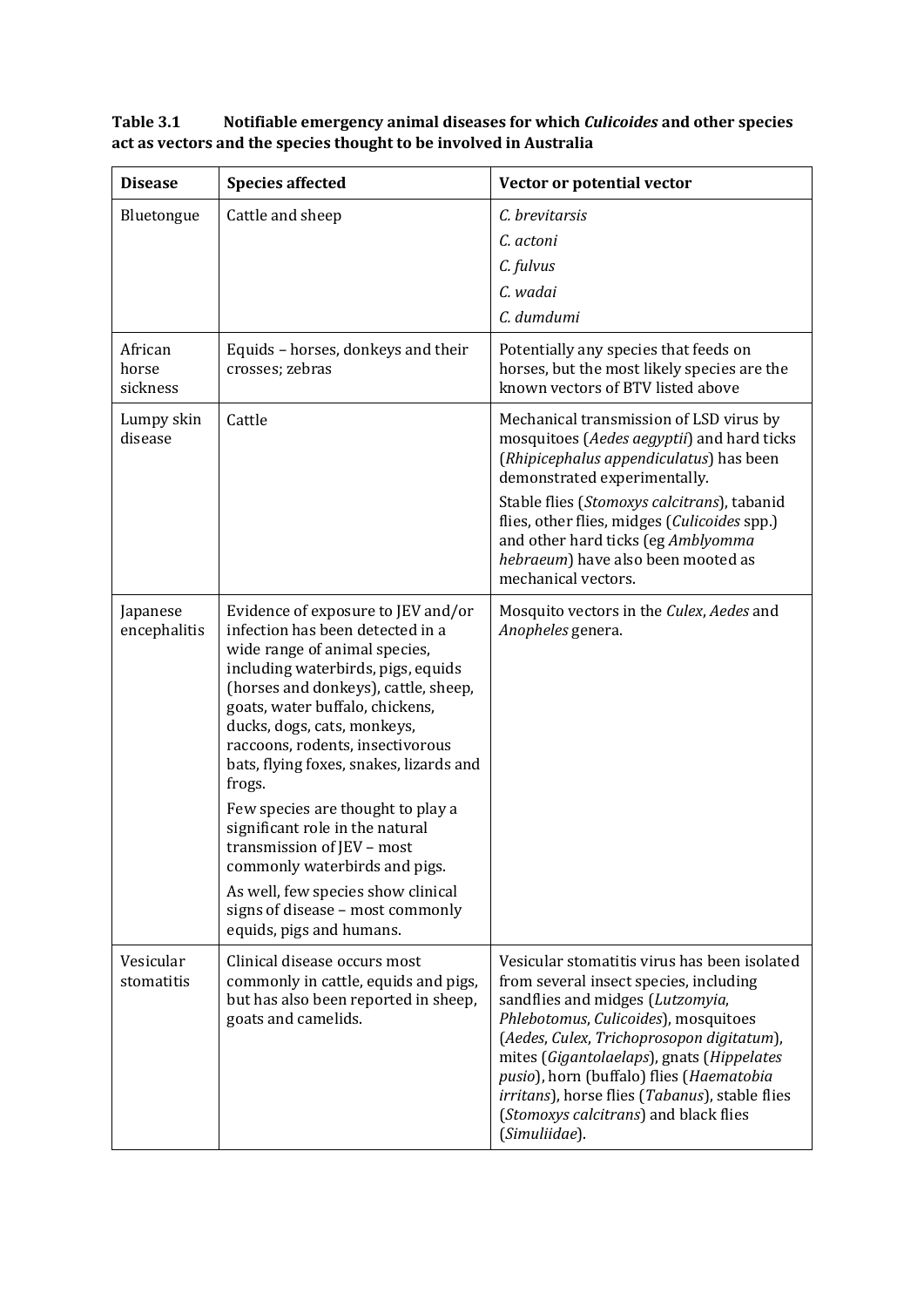### **3.3 Culicoides biology**

*Culicoides* are haematophagous dipterans (blood-feeding flies). The females of most species are anautogenous, meaning that they require a blood meal to produce their first batch of eggs (Mills et al 2017). Immature stages live in moist, organically rich substrate. Potential sites include soil that is wet as a result of leaking pipes, areas around rivers or dams, swamps or marshes, rotting vegetation, water-containing tree holes and animal manure (Mellor et al 2000). The principal midge vector species in Australia, *C. brevitarsis*, oviposits exclusively in cattle dung.

Adult *Culicoides* have a body length of <1 mm to 2.5 mm and become sexually mature within 24– 48 hours of emerging. The females oviposit 2–3 days after mating and feeding on a host. They are capable of up to three or four gonotrophic cycles in their lifetime. Eggs are laid in batches and adhere to the substrate in which they are laid. They usually hatch within 2–7 days, but are susceptible to drying.

Figure 3.1 summarises the *Culicoides* lifecycle.



Source: Folly et al (2020)

#### <span id="page-10-0"></span>**Figure 3.1** *Culicoides* **lifecycle**

There are four larval stages, which need a moist habitat for development. The duration of these stages varies with temperature and species from 4–5 days to several months (Mellor et al 2000). Larval stages can be particularly extended in temperate climates because larvae in the fourth stage are capable of diapause over winter; they can survive up to 2 months after the cessation of adult activity (Bishop et al 2015).

The total time for development from egg to adult is usually around 15–25 days (Benelli et al 2017). Adult *Culicoides* are relatively short lived, with a lifespan of 10–30 days, although very occasionally they can survive up to 40–90 days (Mellor et al 2000).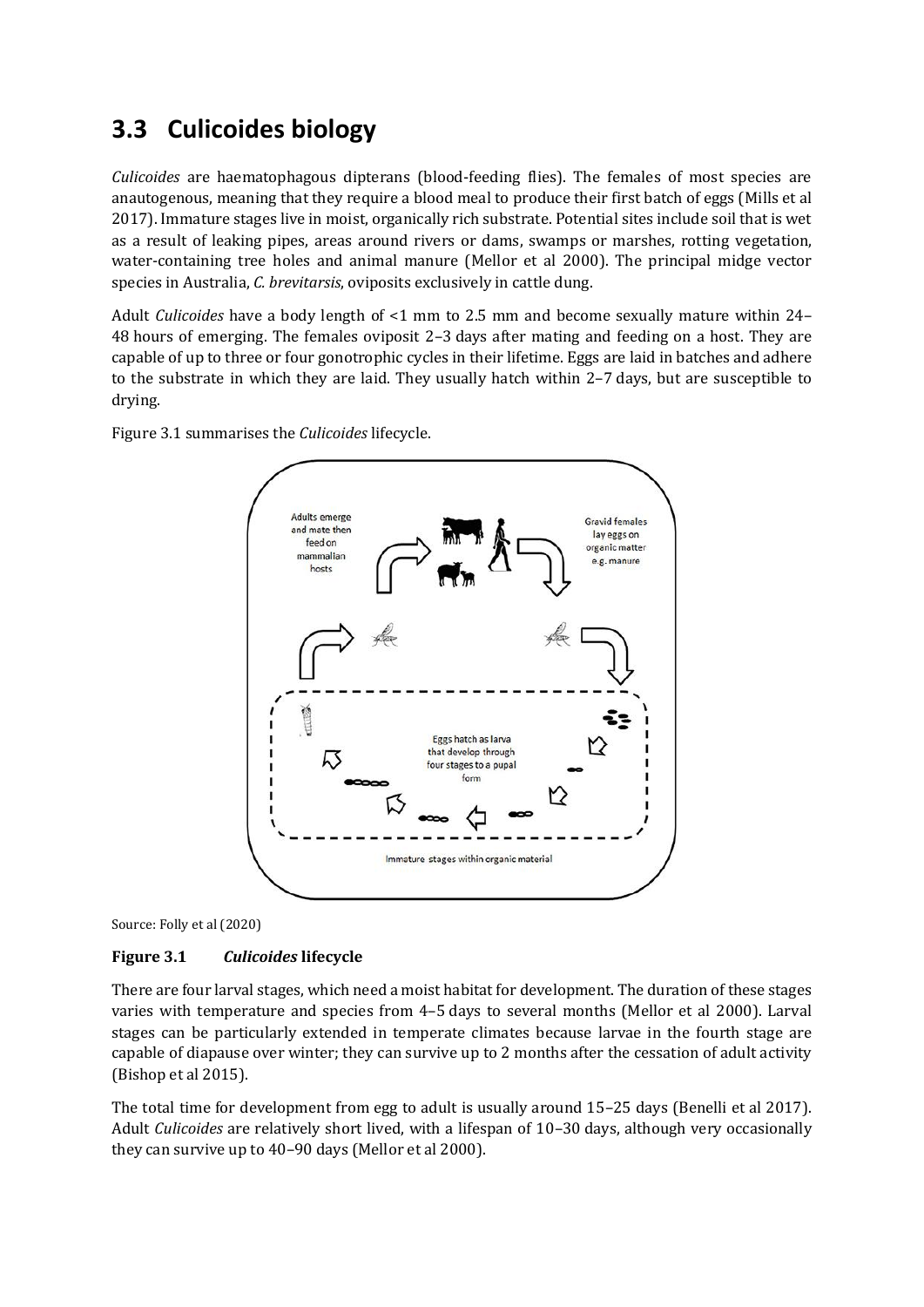For most *Culicoides* species, the adults are crepuscular, meaning that their peak activity periods are around sunrise and sunset. They tend to be active to a lesser extent at night, and only a few species bite during the day. Their activity decreases, both daily and seasonally, with a decrease in temperature. Temperature is considered a critical factor for *Culicoides* – it is the main factor that influences the development of immature larvae into adult midges. Although species-dependent, the optimal temperature for larval emergence is generally 25–28 °C, and larvae will not emerge at temperatures below 17 °C. Their development will stop at temperatures above 36 °C, and they are unlikely to survive at temperatures above 40 °C. Temperature also significantly affects *Culicoides* flight, mating, host-seeking, feeding, oviposition and resting behaviours.

High rainfall has also been reported to have a significant effect on the population of adult *Culicoides*, particularly after a period of drought (Baylis et al 1999, Wilson et al 2009).

*Culicoides* have a very short flight range, usually only a few hundred metres or 1–2 km at most; however, they can be dispersed passively over much greater distances. In the case of BTV, there are reports of long-range movement of *Culicoides* over water from north Africa to Sardinia and from Southeast Asia to northern Australia (Mellor et al 2000, Eagles et al 2014). Investigation of potential pathways of spread into Australia suggests that incursions from Papua New Guinea, Indonesia and Timor-Leste are possible and have occurred (Eagles et al 2014, Bellis et al 2015).

#### **3.4 Vector competence**

Transmission of arboviruses requires the presence of competent vectors. Vector competence is the ability of a vector to biologically transmit arboviruses between susceptible hosts (Carpenter et al 2015). Not all *Culicoides* species that feed on livestock are competent vectors for arboviruses, and the species that will act as the main vector for transmission may not be known at the beginning of an exotic viral disease outbreak.

The *Culicoides* vector ingests blood containing the virus from a viraemic host. The virus then infects the midgut cells of the vector and replicates before disseminating into the extraintestinal tissues (including the salivary gland), before being transferred to another animal host via a bite. The time taken for this process to occur is called the extrinsic incubation period.

Replication of the virus within the midge is temperature-dependent. Higher temperatures (30 °C) result in faster replication and can shorten the extrinsic incubation period by 2–3 days. Lower temperatures (20 $\degree$ C) result in slower replication, around 12 days. The prevalence of the virus in *Culicoides* is also temperature-dependent (Mills et al 2017).

Reports of *Culicoides* susceptibility to various viruses, including BTV and AHS virus, vary considerably. For example, one study found infection rates in *C. imicola* as low as 0.003% for AHS virus, whereas another reported susceptibility as high as 26.8% (Venter 2000). BTV infection rates in midges have been variously reported as 0.4–7.4% for *C. obsoletus,* and 1.3–1.5% for Australian populations of *C. brevitaris* and *C. wadai* (Bellis et al 1994, Paweska et al 2002, Carpenter et al 2006, Venter et al 2006). There is evidence to suggest that vector competence is heritable in *Culicoides*, which may explain variability between midge populations (Mills et al 2017).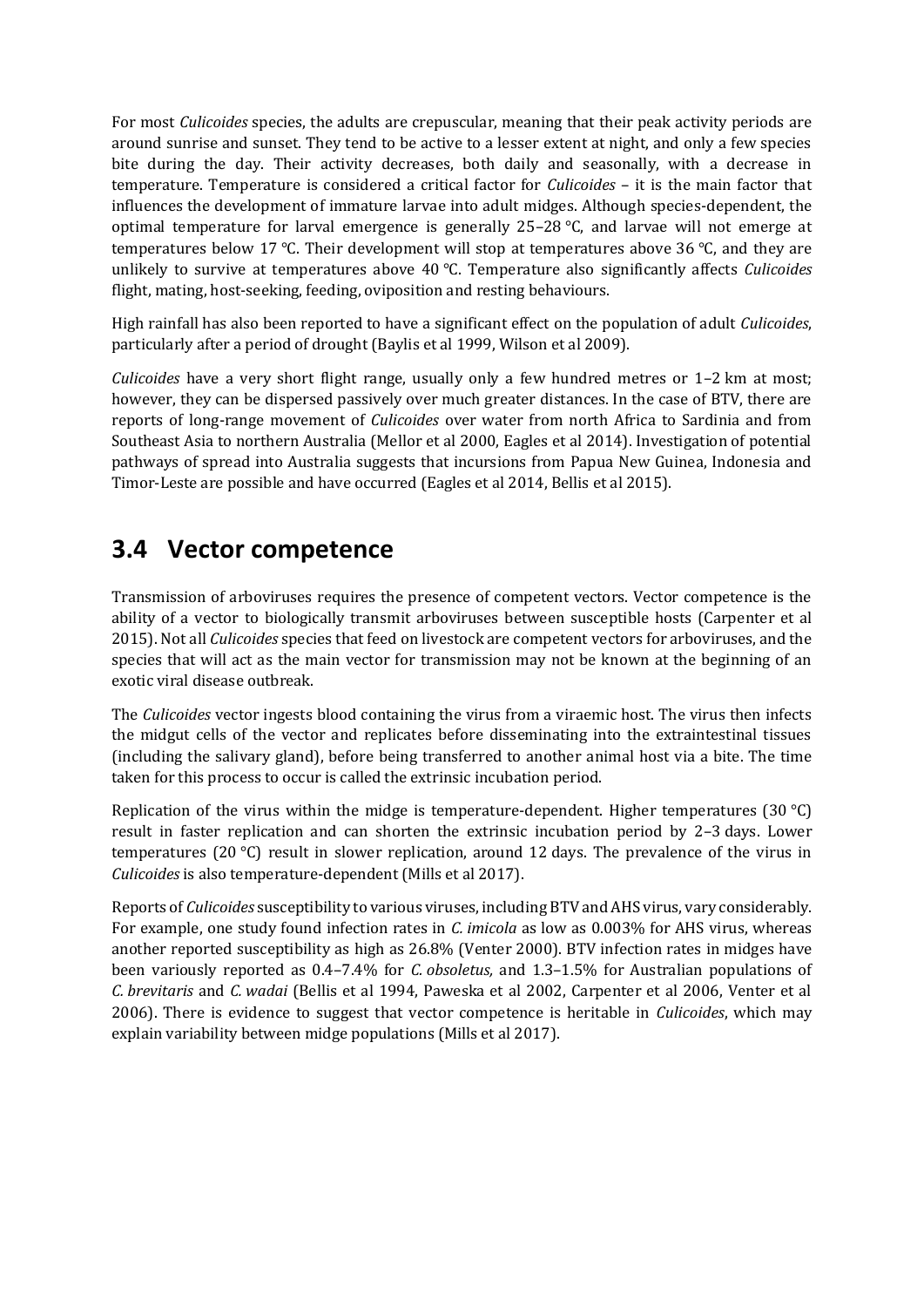## **3.5 Distribution**

The distribution of *Culicoides* species is an important consideration for risk assessment and control of the viral diseases they transmit. For arboviruses to be maintained in an area over time, suitable conditions must be present for competent *Culicoides* species to be active year-round, or for animals to carry the viruses over winter so that they can infect the *Culicoides* vector once climatic conditions allow *Culicoides* activity to resume. Intermittent spread of arboviruses from endemic areas to surrounding regions can occur with seasonal *Culicoides* activity.

The distribution of *Culicoides* is mainly dependent on temperature, although species, rainfall and host availability could also be factors (Bishop et al 2015). Regions with minimum average daily temperatures above 13.5 °C in winter and maximum temperatures below 35 °C are most suited to *Culicoides* activity and survival. Many species are found mainly in coastal areas where the climate is within this range; however, some, such as *C. brevitarsis*, can be found in areas with temperatures outside the optimal range.

Dispersal of *Culicoides* can be restricted by geographic barriers such as deserts, mountain ranges, large urban areas or large host-free areas (Bishop et al 2015). One such barrier in Australia is the Great Dividing Range, which is thought to prevent dispersal of *C. brevitarsis* west from coastal New South Wales through a combination of altitude and temperatures limiting activity (Bishop et al 2004). The deserts in central Australia, as a result of low rainfall and lack of hosts, may have a similar effect. Some species of *Culicoides* found in the climatically favourable tropical regions of northern Australia are absent from southern Australia. It is considered that this is a result of their dependence on warm, moist conditions and decaying vegetation for suitable development of early life stages. In contrast, *C. brevitarsis* uses similar conditions of temperature and humidity in aging cattle dung. Although some species, including *C. marksi* and *C. victoriae*, are present in southern Australia, the species that are competent vectors for BTV, such as *C. brevitarsis*, do not occur in the very southern regions of Australia; as a result, neither BTV nor Simbu viruses have become established in the south.

*C. brevitarsis* is only found outdoors; adults are not found indoors or under the cover provided by buildings. In contrast, some of the vectors found in the Northern Hemisphere readily enter buildings and feed on animals indoors. The capacity of other Australian vector species to move under cover is not known.

The distribution within Australia of various *Culicoides* species, including *C. brevitarsis, C. actoni, C. fulvus* and *C. wadai*, is monitored as part of NAMP. A Bluetongue Virus Zone Map<sup>3</sup> is developed annually based on NAMP surveillance data. The map, combined with NAMP data on distribution of orthobunyaviruses from the Simbu serogroup (ie Akabane and related viruses), should help identify high-risk areas for transmission of *Culicoides-*borne diseases.

NAMP is inherently biased towards cattle-feeding *Culicoides* because it is based on a targeted trapping system that is focused on detection of BTV in cattle. Caution should be used for applying NAMP data to mapping the risk of AHS.

<sup>3</sup> https://namp.animalhealthaustralia.com.au/public.php?page=pub\_home&program=2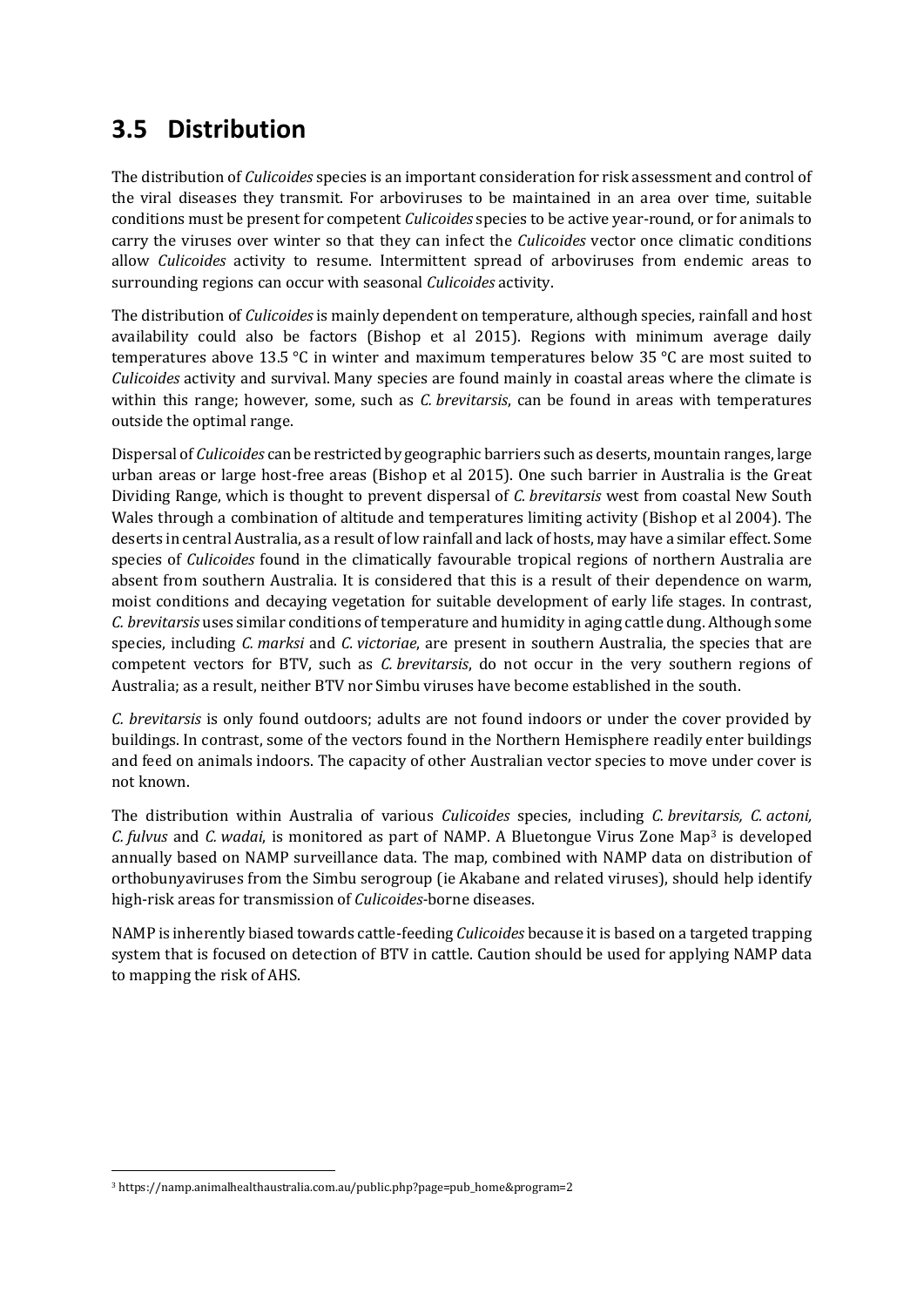## **4** *Culicoides* **surveillance**

#### **4.1 Summary**

Light traps are most commonly used for trapping *Culicoides* and are used as part of the National Arbovirus Monitoring Program (NAMP).

NAMP entomologists and coordinators in each state and territory, and the NAMP manager at Animal Health Australia, can provide advice on sourcing *Culicoides* traps, positioning them in the field, and storing and subsequently processing collections.

The placement of insect traps will need to take into consideration:

- the objective of trapping (ie identifying vectors, determining vector distribution and density, determining the distribution of the disease agent, determining the species of potentially competent vectors)
- the location of the primary case in relation to other infected premises
- known meteorological conditions (eg prevailing winds, temperature, rain, humidity) during the period before the first recorded disease outbreak
- lifecycles and feeding preferences of known competent vectors
- the availability of traps
- the distribution of susceptible livestock species
- availability of staff to sort collections and identify specimens.

#### **4.2 Importance of surveillance**

Vector surveillance can contribute to an understanding of the potential epidemiology and geographic distribution of arboviruses before incursion of an exotic pathogen. When an outbreak of an arboviral disease occurs, it is important to determine which vector species are responsible for transmission of the virus, in order to completely understand the epidemiology of the virus for response planning. During an outbreak, additional targeted surveillance at the site of detection may be required to better understand local factors affecting spread and to assist in predicting dispersal. Vector surveillance and research into vector competency to transmit the virus are therefore important in determining the potential for disease spread to new areas.

#### **4.3 Factors to consider**

#### **4.3.1 Vector identification**

Australia has limited taxonomic expertise to identify insect vectors of emergency animal disease (EAD) agents, especially where species differentiation depends on minute anatomical details (eg for *Culicoides*). Examination of samples from one trap may take several hours. Identification aids are limited to an atlas of wing photographs of all Australasian species of *Culicoides*, and a key to female specimens of species reported from the Northern Territory, Western Australia and South Australia (Dyce et al 2007, Bellis et al 2014).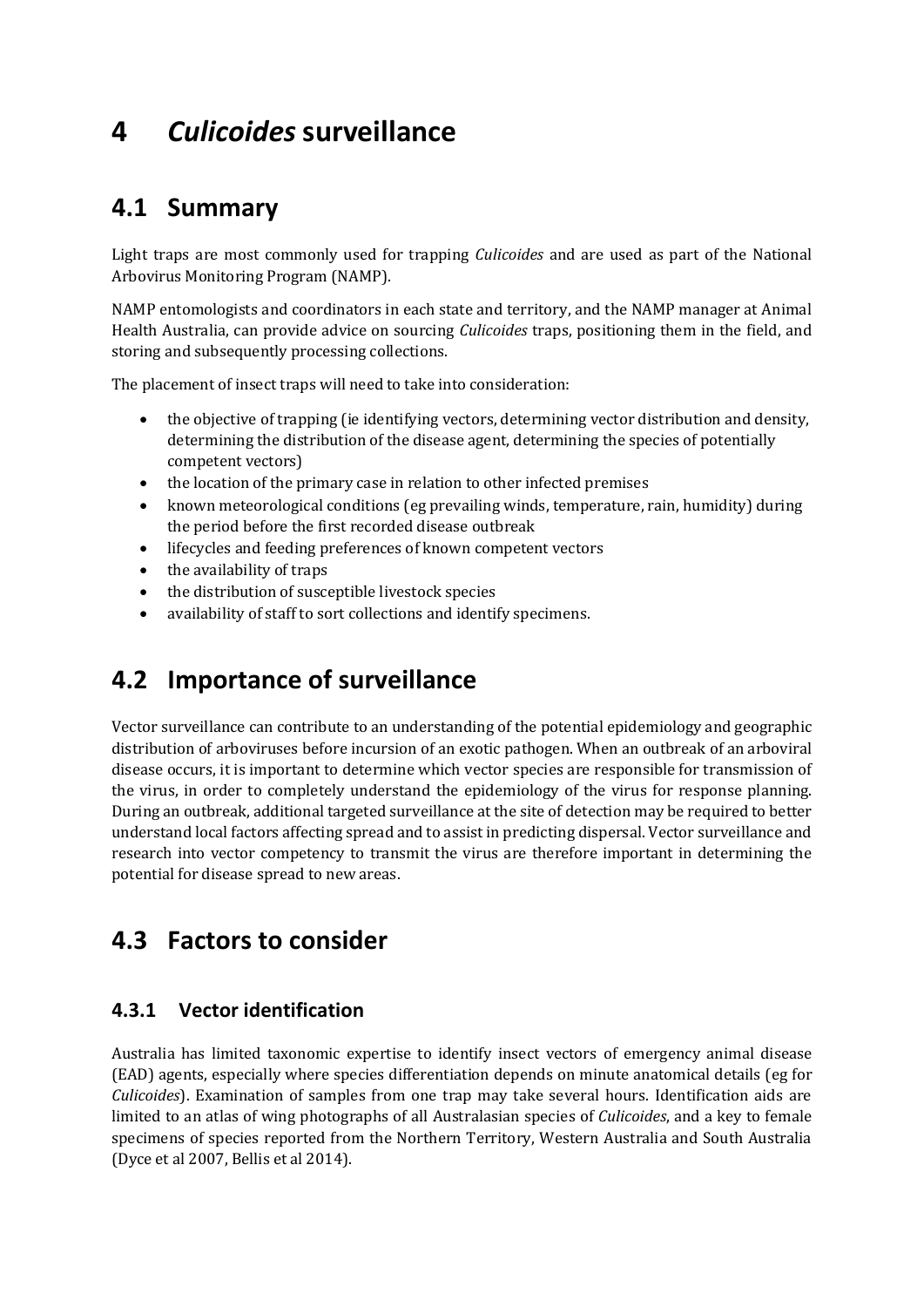The use of polymerase chain reaction (PCR) technology for vector identification may overcome this difficulty but will not identify vectors for which no molecular data exist. It is also possible that *Culicoides*-specific PCR technology will not be widely available at the start of an EAD outbreak. Testing of individual specimens by PCR is also impractical for identifying large numbers of insects that may be generated by a light trapping network. Pools of insects can be screened by PCR to determine the presence or absence of a known vector species, but this approach is not routinely used at present.

Certain insect species may be known to be competent vectors for the EAD agent under consideration. However, in an area where an EAD is being investigated for the first time, it is possible that a species that has not previously been recognised as a vector could be wholly or partially responsible for viral spread.

Larval sampling is time-consuming and impractical, and may not be as reliable an indicator of presence or prevalence as adult trapping. In addition, the breeding sites of some vector species are unknown.

#### **4.3.2 Disease agent identification**

Recovering evidence of an EAD agent from a pool of suspected vectors is currently carried out only by certain laboratories.<sup>4</sup> The process is labour-intensive, time-consuming and not as sensitive as testing host animals, so should only be used to establish:

- the presence of the agent
- the possible role of the vector.

### **4.4 Trap design**

Vector trapping is an important tool for the management and risk assessment of vector-borne diseases, enabling determination of vector-free time periods and areas. Most surveillance systems aim to catch the maximum possible number of potential vectors in the vicinity of their potential hosts (Venter et al 2009). It is important to note that vector traps are a surveillance tool rather than a control tool, as they will only catch a small portion of the vectors present.

Selection of trap types and field positioning for vectors of bluetongue virus (BTV) and other arboviruses should be chosen with epidemiological input and in consultation with members of the NAMP Technical Committee and particularly the NAMP entomologists. Several different types of traps may be used, depending on the objective of the sampling.

A thorough knowledge of the ecology of known and potential vectors is essential to determine the most appropriate trapping technique. It is possible that a combination of different trapping techniques may need to be used because vectors have different responses to traps and hosts. Biting midges are susceptible to desiccation, which makes them difficult to identify, so they need to be stored in liquid at all times. If mosquito traps, which generally collect insects dry, are to be used, they need to be adapted to collect directly into liquid. Collections can be made into ethanol, 50% propylene glycol preservative, or water to which a few drops of liquid soap have been added to lower the surface tension. If using water, specimens will need to be transferred into ethanol or propylene glycol within 12 hours of collection to prevent degradation.

<sup>4</sup> Berrimah Veterinary Laboratory, Northern Territory; Elizabeth Macarthur Agricultural Institute, New South Wales; CSIRO Australian Centre for Disease Preparedness, Victoria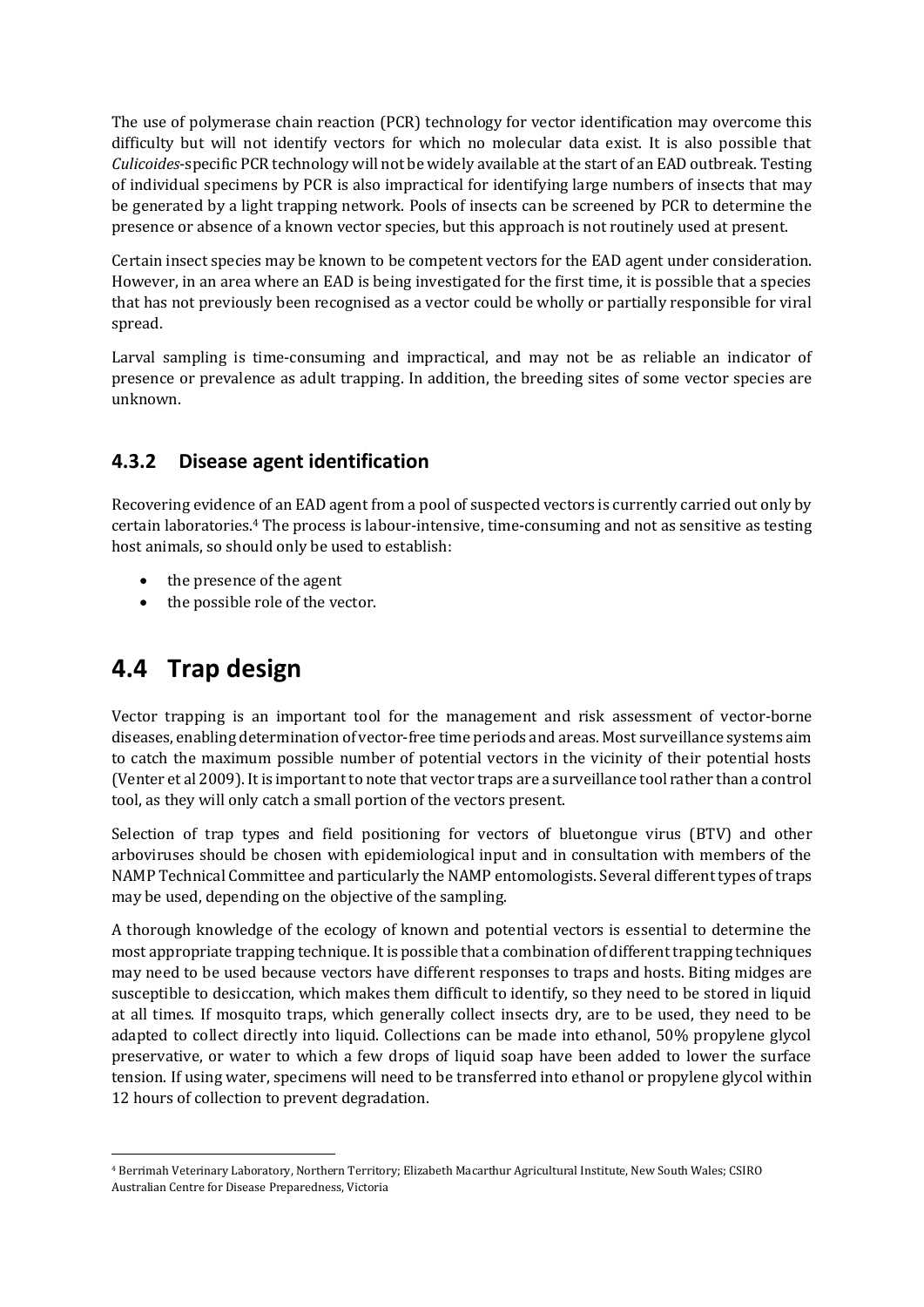The following sections describe potential sampling tools.

#### **4.4.1 Light traps**

The relevant jurisdictional NAMP Technical Committee representative should be consulted on supply and use of traps for *Culicoides* surveillance.

Light traps are the most commonly used method to collect biting midges to assess vector presence and abundance, and are practical and effective. A limited number of traps are commercially available, many of which were originally designed to catch mosquitoes. The basic components of these traps are a light source to attract the midges, a fan to draw them in and a container to hold them. An additional component that may be included, particularly for mosquito traps adapted to catching midges, is a mesh to exclude larger insects, to facilitate ease of sorting and identification. Studies suggest that LED light is more effective than incandescent white light for attracting *Culicoides* and that the wavelength of light may also be significant (Venter et al 2009, González et al 2016). In an Australian study, green light generated by LEDs was most effective for Australian vector species (Bishop et al 2006).

Some other considerations when selecting trap types are that light traps do not catch diurnal species (those active during the day), and may be less effective when other light sources are present (eg full moon) or at high wind speeds. As well, the number of *Culicoides* individuals collected by light traps does not necessarily correlate with host attack rates (Venter et al 2009, Probst et al 2015).

The traps currently used in Australia, as part of NAMP surveillance, are modified CDC light traps. These are lightweight and able to run on battery power, making them convenient for transport and placement around livestock (where there may be no access to mains power).

#### **4.4.2 Chemical attractant traps**

More mammophilic species (those preferring to feed on mammals) of *Culicoides* can be collected when there are livestock near the traps, which suggests that the sensitivity and specificity of traps could be significantly enhanced by olfactory cues (Harrup et al 2012, Venter et al 2016).

Many local government medical authorities use carbon dioxide–baited light traps to collect mosquitoes, and these could be adapted for biting midges, if necessary. However, it should be noted that some species of *Culicoides* appear to be highly attracted to carbon dioxide, whereas others are not.

Trials undertaken by the Tropical Population Health Unit, Cairns, have indicated that octenol-5 and carbon dioxide are useful attractants for biting midges when used with light traps,<sup>5</sup> which corresponds with findings from previous studies. However, limited experience in the Northern Territory suggested that the use of octenol was not particularly beneficial in the collection of *Culicoides* species of veterinary interest.

Chemical attractant traps are not recommended until further research has been done to support their use.

<sup>5</sup> Octenol appears to act as a synergist with carbon dioxide for certain species and may increase the number of biting midges trapped, thus improving the sensitivity of surveillance.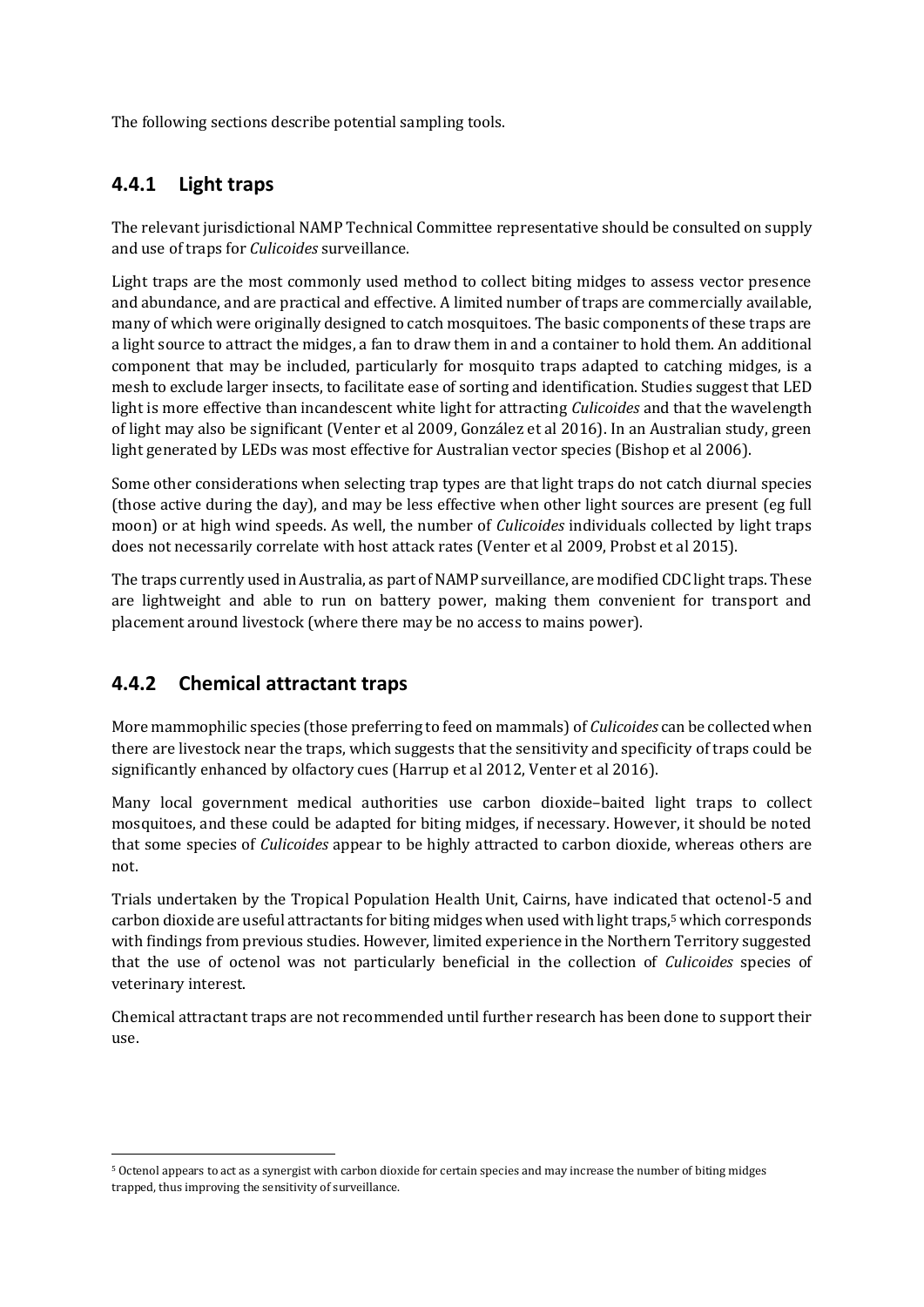#### **4.4.3 Truck traps**

Truck traps involve collecting insects by intercepting their flight and using the forward motion of the vehicle to direct them into a bag. The major components are a large funnel with an opening facing forward, mesh to exclude large insects and a bag to collect the insects. The traps are generally affixed to the top of a vehicle, which is then driven at relatively slow speeds (around 20–30 km/h) in the area and at times of interest for surveillance (Dyce et al 1972, Sanders et al 2012).

A truck trap is most effective where there is adequate insect activity before dark and the temperature is not low enough to reduce insect activity. An advantage of this type of trap is that it does not require darkness to be effective and can therefore be used to catch diurnal species (Probst et al 2015). Truck traps are also not prone to bias, such as differences in attractiveness of lights and hosts.

#### **4.4.4 Aspiration**

Vacuum devices (eg modified garden vacuums and leafblowers) can be used to aspirate feeding vectors from the skin of sentinel animals in situations where vectors are unlikely to be attracted to carbon dioxide or light traps – for example, diurnally active species. They also have the advantage of providing data on what insects are actually feeding on hosts. Although labour-intensive, they would be useful in an outbreak of African horse sickness to provide data on *Culicoides* species feeding on horses. Care must be exercised when using this technique because of the potential for flighty horses or horses not habituated to the noise to accidentally injure the handler or collector.

#### **4.4.5 Sweep netting**

Entomological sweep nets can be used to sample insect populations around host animals during periods of peak activity. Although sweep nets are unlikely to collect more insects than aspiration, they offer a simple and economical means of collecting insects that are attracted to hosts. Midges are easily damaged in sweep nets, and so should be removed from the net every 4 or 5 minutes.

#### **4.4.6 Sticky traps**

Sticky traps can be used to collect flying insects, although traps hung in the host environment are unlikely to yield useful information. They are indiscriminate and may collect numerous nontarget species, but have the benefits of being readily available, cheap and rapidly deployable in large quantities. There are few, if any, cases of their use to monitor for biting midges, and little work has been done to support the use of any particular colour, although one study suggested a preference for white or clear traps by certain *Culicoides* species (Thompson et al 2014). Sticky traps have the disadvantage of damaging specimens, and specimens are very difficult to sort and handle in the laboratory.

However, sticky traps applied to host animals may provide information on the insects on the hosts and the biting rates of various species (Viennet et al 2011).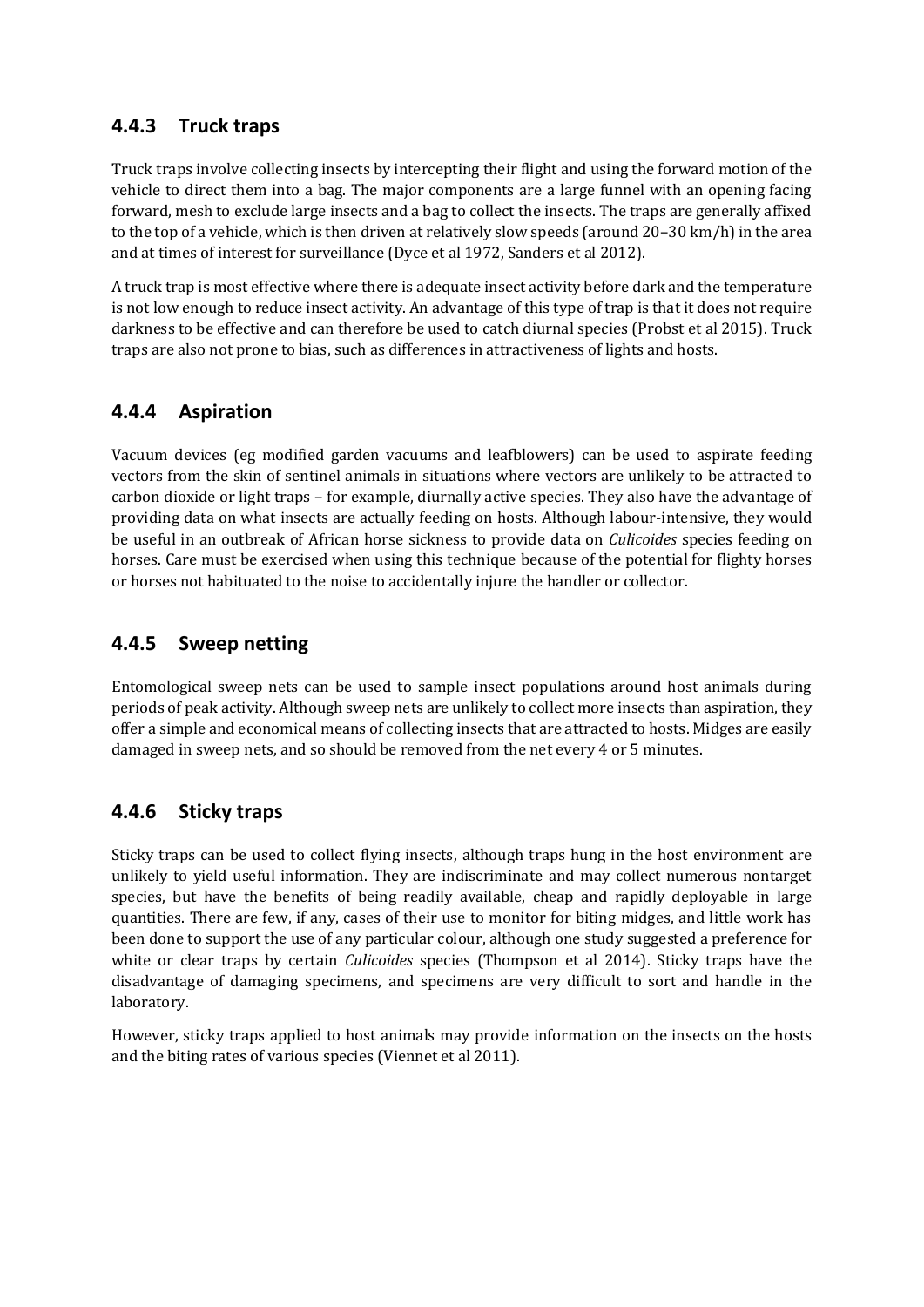#### **4.4.7 Drop traps**

Drop traps are a form of host-baited trap that can be used to collect *Culicoides*. They consist of a cage covered with midge mesh in which an animal is kept. One side of the cage is left open for a period to allow attracted insects to enter, before being closed; the netting is then vacuumed to collect all the trapped insects. This type of trap has been very effective in catching *Culicoides*, particularly engorged females, making it useful for assessing biting rates (Viennet et al 2011). However, is it a labourintensive form of trap and would therefore be difficult to implement as a surveillance tool in an EAD response.

### **4.5 Trap placement**

Siting of traps for vectors of BTV and other arboviruses should be chosen with epidemiological input and in consultation with members of the NAMP Technical Committee.

The placement of traps on national, regional and local scales is an important consideration. Consistency in trap placement is important because factors such as the height of the traps can influence the number of *Culicoides* individuals collected. A study in South Africa found 2.8 m to be the optimum trap height for collecting the most *Culicoides* (Venter et al 2009). This factor can be significant when vector numbers are used to infer disease risk.

Another important variable to consider is the distance from animals (Garcia-Saenz 2011). For housed animals, it is important to place traps both inside and outside housing to enable surveillance of endophilic species (those that are found preferentially indoors) and exophilic species (those that are found preferentially outside), as well as to monitor the effectiveness of preventive measures.

Considerations such as the practicality of placing traps where they cannot be interfered with by nearby animals may also influence trap placement.

### **4.6 Sample storage**

Samples of potential vectors must be maintained in a high-quality state to enable either morphological or molecular identification. For morphology, specimens must not be allowed to dry out. The choice of storage solutions must also take into account the need to extract and identify the disease agent to determine whether the insect is actually a vector. The entomologists involved should be consulted before storing samples. General methods include:

- storage in alcohol preferably 70% ethanol if molecular methods will be used (a lower percentage of ethanol is suitable for morphological studies); this does not allow virus isolation
- 50% propylene glycol suitable for field collection of vectors but not for long-term storage in the laboratory, as it can damage insect morphology
- freezing either through refrigeration or in liquid nitrogen; the latter may not be readily available, depending on where the EAD occurs, and is mainly used for virus isolation attempts. However, this has largely been replaced by the use of real-time PCR, which can be undertaken on ethanol-preserved specimens.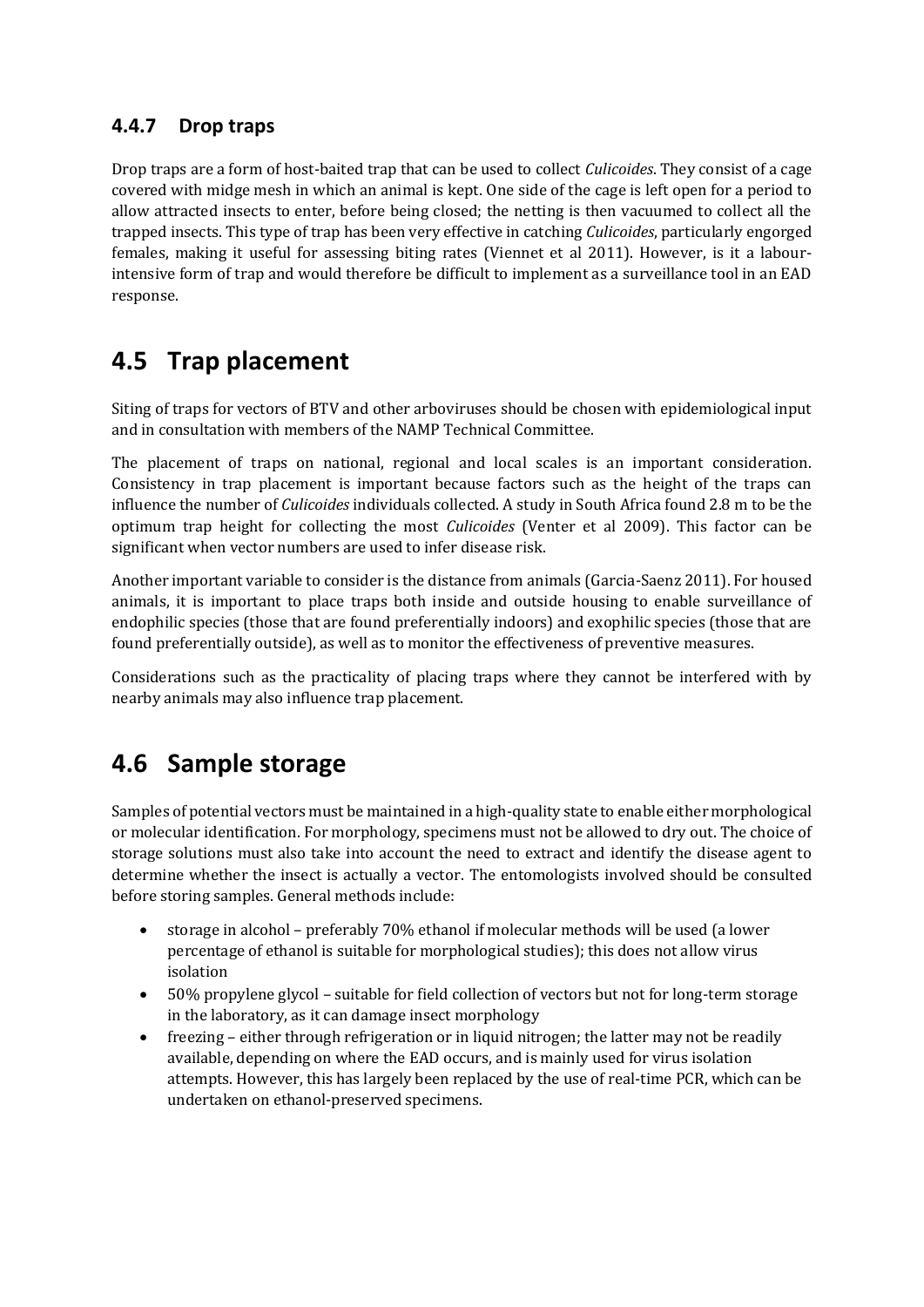# **5 Protecting livestock from** *Culicoides* **species**

Under Australian extensive grazing conditions, livestock cannot be protected from attack by *Culicoides* species. The following information is mainly applicable to valuable individual animals that can be housed or individually treated.

### **5.1 Summary**

Use of a combination of measures will be necessary to effectively protect animals from *Culicoides* attack:

- House animals indoors in vector-protected housing, especially from 2 hours before sunset until 2 hours after sunrise (note that this will not protect horses from midges that are active during the day). This might involve use of
	- ̶ stables
	- $\equiv$  insecticide-treated midge mesh (ie mesh that is appropriately sized to reduce midge entry) covering all openings, including doors; mesh reduces airflow, so fans or airconditioners may be required to regulate temperature.
- Apply insect repellants to animals according to manufacturers' recommendations (generally twice-daily administration).
- Eliminate potential breeding sites around animal housing or where livestock are kept by
	- ̶ repairing leaks around taps and water troughs
	- $-$  draining wet areas
	- ̶ removing or covering manure
	- $=$  treating the environment with insecticides.
- Place traps around and within housing to monitor the effectiveness of protection measures.

Protecting infected animals from vectors (eg if treatment is to be attempted) requires complete exclusion of vectors. Requirements include:

- no unscreened gaps in the walls or ceiling (preferably solid construction to prevent damage that could create openings)
	- ̶ no unscreened doors or windows
	- ̶ positive-pressure ventilation or air-conditioning, if possible
- double-mesh-covered door entry and exit
- all openings covered by insecticide-treated 80% shadecloth or midge mesh (or other material with small openings to prevent midge entry); mesh must be re-treated [every 14 days (depending on product used)]
- filters covering all air inlets and drains to prevent vector entry
- use of automatic insecticide dispensers within the facility
- adequate drainage to prevent pooling of water around the facility
- regular removal of organic waste (manure)
- treatment of the environment with insecticides
- [systemic administration of avermectins].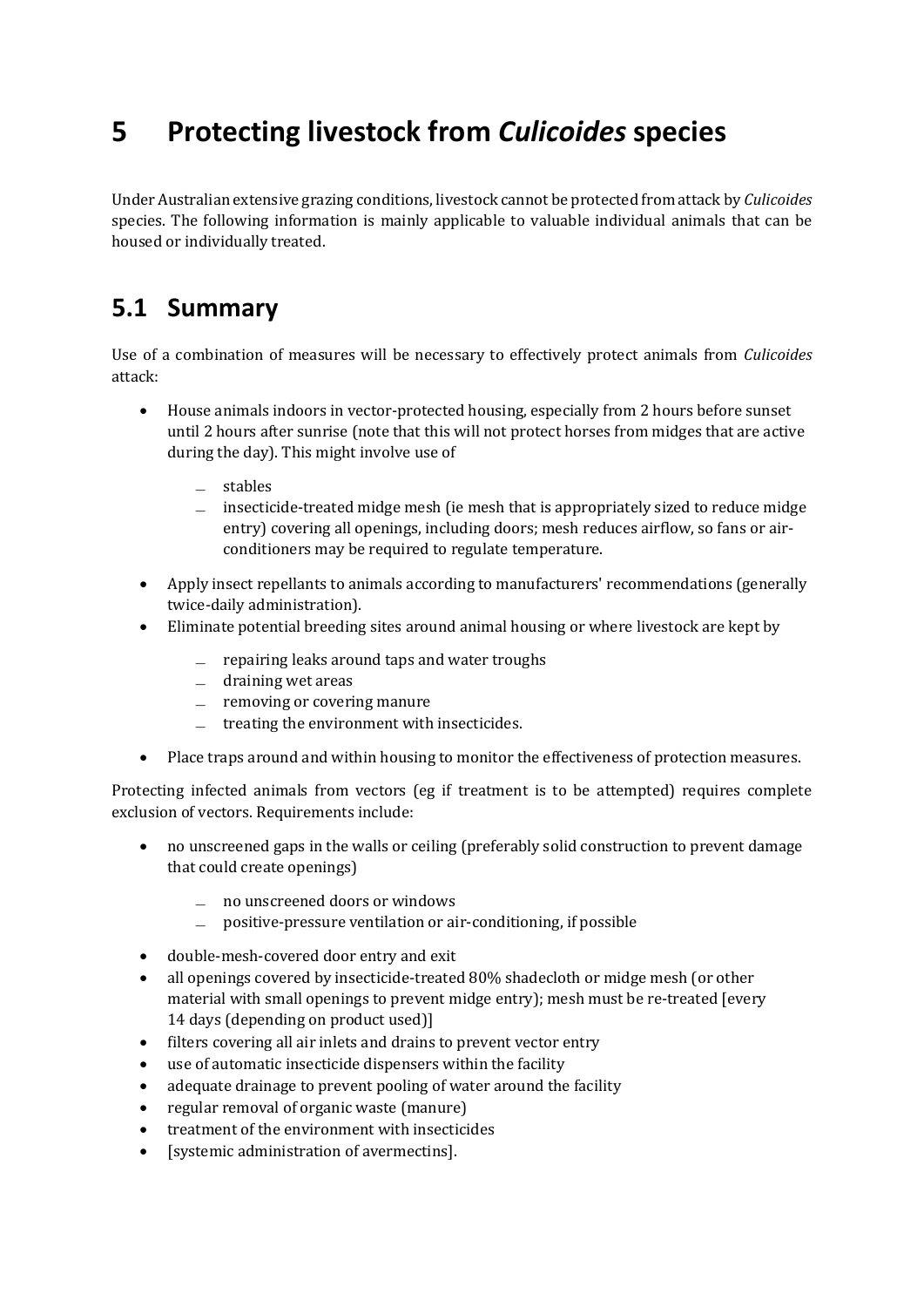## **5.2 Stabling**

Stabling animals around peak *Culicoides* activity times has been suggested as a potential method of decreasing the risk of exposure. For livestock-feeding species in Australia, this would mean from 1– 2 hours before sunset to 1–2 hours after sunrise (Doherty et al 2004). The effectiveness of this method is largely dependent on the behaviour of the specific vector species, as well as weather (eg temperature, wind speed) (Baylis et al 2010).

Cattle in shelters with walls and a roof, even if incomplete, are afforded some protection against exophilic species such as *C. brevitarsis* and *C. wadai. C. actoni* appears to be endophilic, and even more complete shelters may not afford protection against this species (Doherty et al 2004). Research in Europe has demonstrated that housing cattle in barns with open windows and doors will reduce, but not eliminate, exposure to many *Culicoides* species (Baylis et al 2010).

Overseas, exposure of equids to an exophilic species, such as *C. imicola*, is thought to be significantly reduced by stabling. However, exposure to an endophilic species, such as *C. bolitinos*, can be increased if stables are open (Meiswinkel et al 2000). The risk can be reduced by closing doors and covering any other openings, such as windows, with mesh – this has been found to decrease the entry of African and European *Culicoides* species by up to 14 times (Meiswinkel et al 2000, Page et al 2014, Baker et al 2015). Similar measures are likely to be necessary to protect horses in Australia from attack by endophilic horse-feeding *Culicoides* species.

The size of the mesh is an important consideration: smaller mesh sizes will reduce the entry of midges but also cause reduced airflow, which can have respiratory and welfare implications for the housed animals (Baker et al 2015). One study found that *Culicoides* were able to pass through 0.063 mm² mesh; however, the mesh reduced their entry by 56%. Mesh with a pore size of 0.058 mm² allowed only 5% of *Culicoides* to pass through, but reduced light and airflow (Porter 1959). Use of double-door entries and exits has also been recommended (Thailand Department of Agriculture, Forestry and Fisheries 2019). This means of protection is most suitable for individual animals or small groups of animals (eg horses).

### **5.3 Insecticides**

Insecticides are substances that are intended to kill exposed insects*. Culicoides* are susceptible to various insecticides, including pyrethroid-based insecticides and macrocytic lactones.

#### **5.3.1 Topical insecticides for animals**

Insecticides applied topically to animals could have beneficial effects through reducing the survival rates of exposed midges and thereby reducing the risk of onward transmission of disease. However, they have not been found to reduce the risk of an animal being bitten (Harrup et al 2016, Murchie et al 2019). Systemic administration of insecticides could also reduce the risk of onward disease transmission, although considerations for this route of administration include potential toxicity (Harrup et al 2016). The recommended dose of ivermectin for treating lice in horses is 200  $\mu$ g/kg orally every 2 weeks (Rashmir-Raven 2018); the oral dose required to have an effect on *Culicoides* survival is not known. The same dose has been administered subcutaneously in cattle and found to be effective against certain species, including *C. brevitarsis*, although not others (Standfast et al 1984, Holbrook & Mullens 1994, Carpenter et al 2008).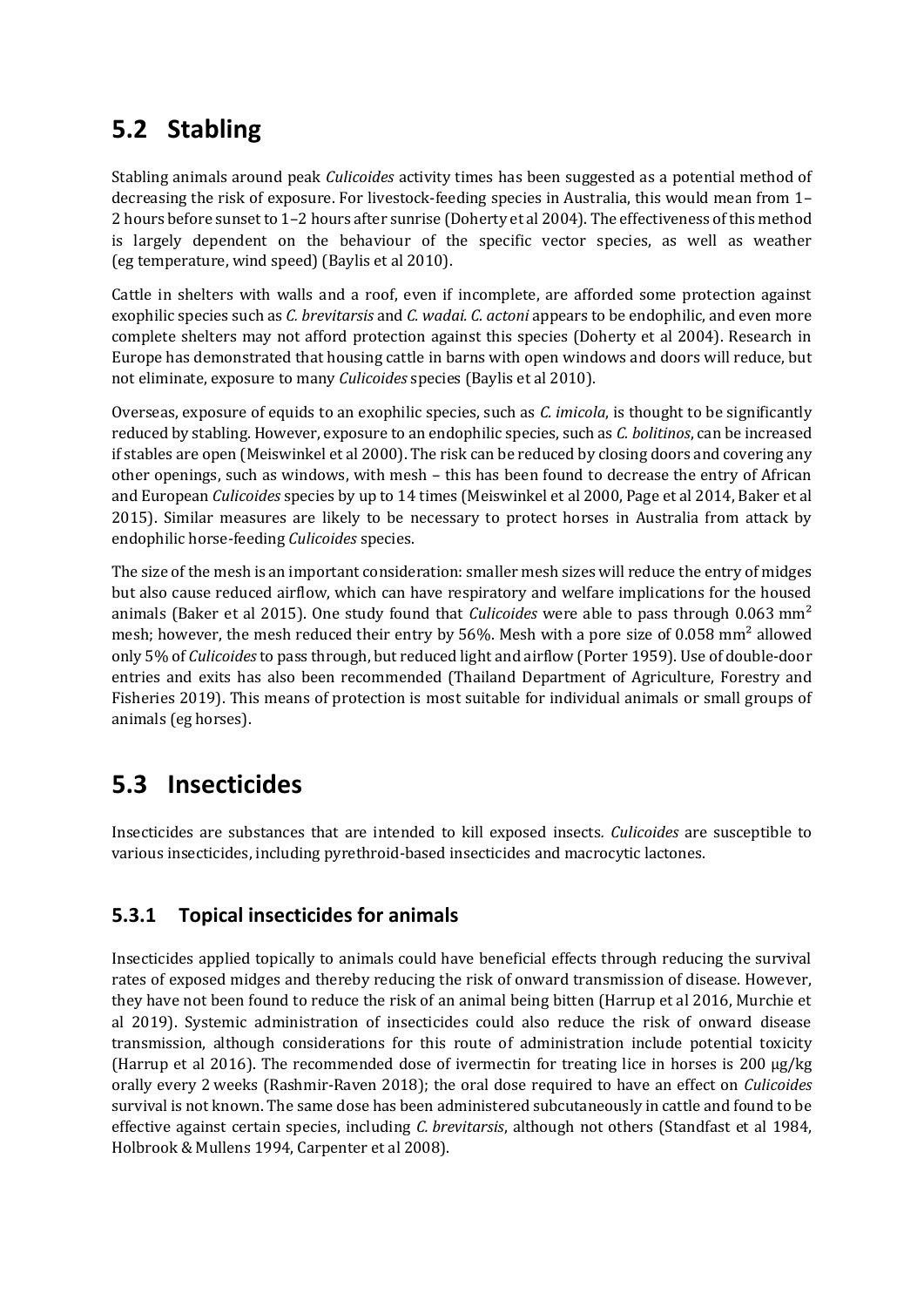#### **5.3.2 Insecticide application to mesh**

Application of insecticides to mesh used to cover stable windows and openings can increase their effectiveness in preventing entry of *Culicoides*(Page et al 2014, Baker et al 2015). Treated or untreated mesh applied to fences around cattle paddocks or pens has shown little to no protective effects; this is attributed to the ability of *Culicoides* midges to fly over the barrier (Harrup et al 2016). However, Standfast et al (2003) achieved a 75–97% reduction in midge numbers by spraying vegetation and external building surfaces in peri-urban environments.

### **5.4 Repellents**

Repellents are substances that are intended to deter the approach of insects.

#### **5.4.1 Topical application – animals**

Topical application of repellents to at-risk animals has the potential to reduce the risk of exposure, especially when used with other measures to protect animals from midges. A range of repellents, including deltamethrin, cypermethrin, fenvalerate and 'Fly Away' (a mixture of several repellents), all showed some repellent effect against Australian vector species (Doherty et al 2001, 2004; Melville et al 2004). They reduced the total numbers of *Culicoides* on cattle for 5–8 hours after treatment, but did not prevent blood feeding altogether. Additionally, Melville et al (2004) found a reduced incidence of bluetongue virus and Akabane virus infection in cattle treated with fenvalerate and deltamethrin.

Diethyltoluamide (DEET) is considered the gold-standard repellent to protect people from midge attack, but the data are not sufficient to say that this is also the case for animals (Harrup et al 2016). Neem-based formulations also have the potential to reduce *Culicoides* landing and feeding (Harrup et al 2016). Other repellents, such as citronella, have had variable efficacy and have even been reported to have potential attractive effects (Harrup et al 2016). Various DEET repellents are registered for use on livestock in Australia, including some that are specifically registered for use on horses or dogs; others are more versatile, for use on cattle, pigs, horses and animal housing. A few registered products contain both repellents and insecticides.

#### **5.4.2 Application to mesh**

Application of repellents, such as DEET, on mesh used to cover housing openings has the potential to provide short-term (4–5 days) area protection. Bifenthrin sprays, as a surface treatment for areas harbouring midges and mosquitoes, reduced midge numbers in urban habitats by 75–97%, and could be considered for mesh application or treatment of the environment around stables (Standfast et al 2003).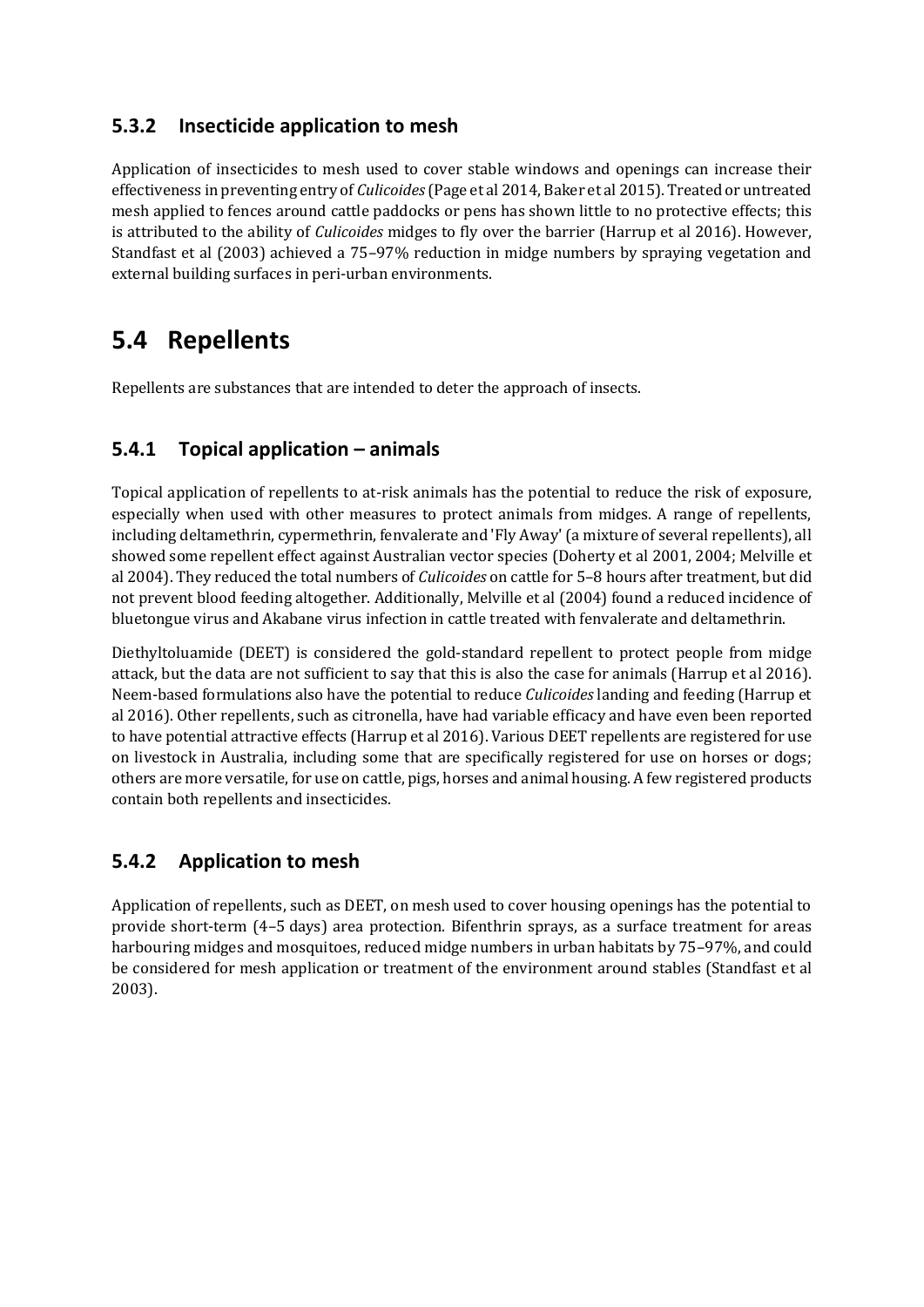### **5.5 Habitat modification**

Altering the habitats used as *Culicoides* breeding sites – such as removing manure, covering manure heaps or preventing accumulation of water – has shown little efficacy in reducing the population of *Culicoides* in areas where animals are kept (Harrup et al 2016). The effectiveness of habitat modification is limited by lack of knowledge on habitat preferences of various *Culicoides* species, as well by as the magnitude of midge populations (Harrup et al 2016). One study found that application of neem 'cakes' to breeding sites significantly affected *Culicoides* larval development; however, the significance of this in reducing the adult population is unknown (Benelli et al 2017). Elimination of potential breeding sites in the immediate vicinity of housing may still be considered for reducing the risk of exposure of the housed animals. If vector species are known to breed in bovid dung (eg *C. brevitarsis, C. wadai*), removal of bovids from areas surrounding horse stables may reduce populations of these *Culicoides* species.

## **5.6 Other methods of protection**

Various other interventions have the potential to reduce the risk of exposure of equids. These include:

- physical barriers, such as rugs or hoods, potentially made of permethrin-treated material
- turning off lights inside housing to avoid attracting midges
- use of fans or positive-pressure ventilation in housing.

### **5.7 Protection of animals during transport**

Interventions to reduce the risk of exposure to *Culicoides* vectors during transport of susceptible hosts include (OIE 2019):

- applying repellents to the animals before and during transport
- conducting loading, transporting and unloading outside periods of high vector activity (ie transport during daylight hours or when temperatures are low)
- avoiding stops around sunrise and sunset, or overnight, unless vector-proof housing is available (eg the transport vehicle is covered with vector-proof netting)
- where possible, planning routes to minimise the risk by using vector surveillance information to avoid areas of high vector activity
- cleaning and applying an insecticide to the interior of the vehicle before transport.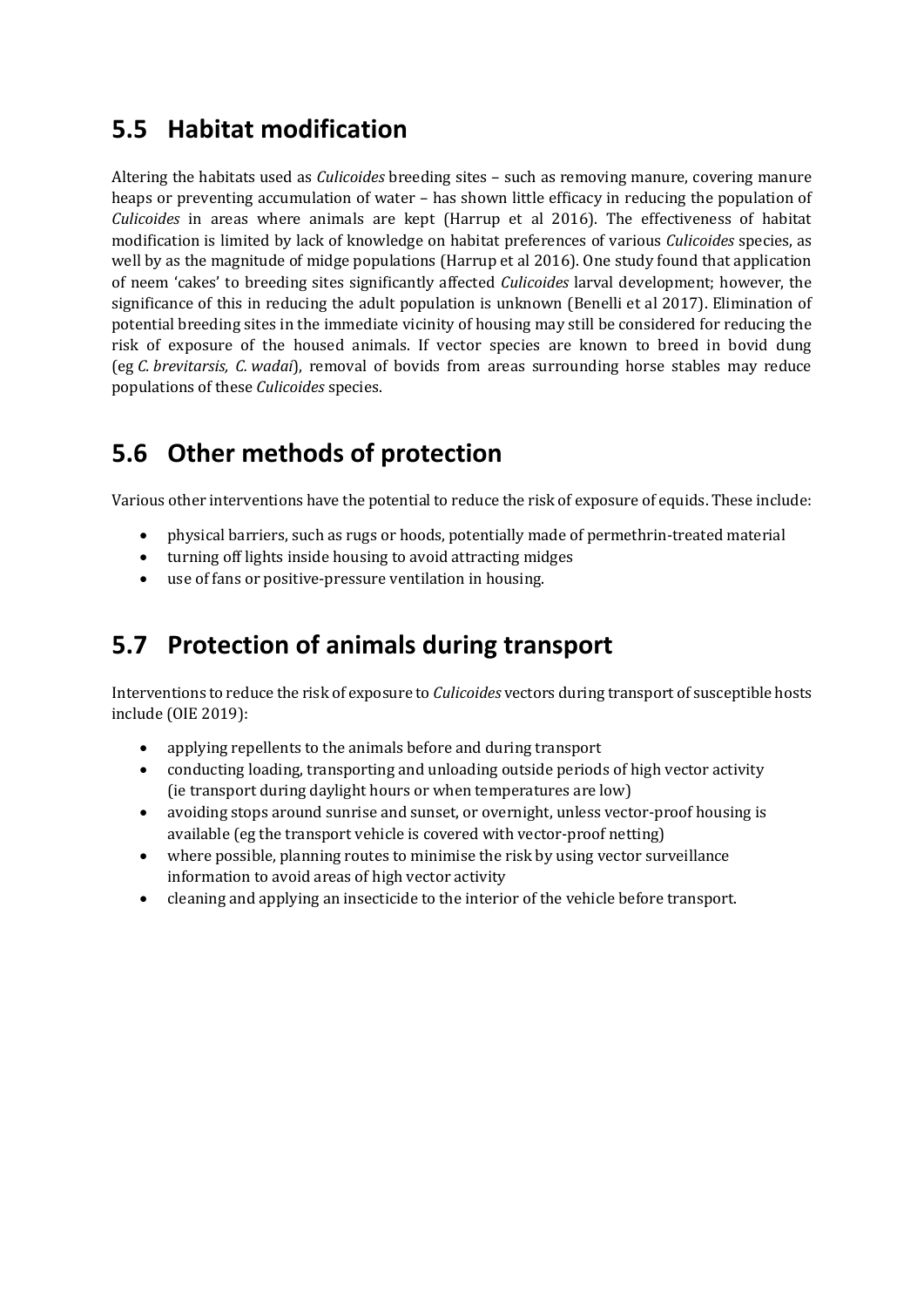# **Glossary**

# **Standard AUSVETPLAN terms**

| <b>Term</b>                            | <b>Definition</b>                                                                                                                                                                                                                                                                                                                                                                                                                                                                                                                                                                                                                                             |
|----------------------------------------|---------------------------------------------------------------------------------------------------------------------------------------------------------------------------------------------------------------------------------------------------------------------------------------------------------------------------------------------------------------------------------------------------------------------------------------------------------------------------------------------------------------------------------------------------------------------------------------------------------------------------------------------------------------|
| Animal byproducts                      | Products of animal origin that are not for consumption but are<br>destined for industrial use (eg hides and skins, fur, wool, hair,<br>feathers, hoofs, bones, fertiliser).                                                                                                                                                                                                                                                                                                                                                                                                                                                                                   |
| <b>Animal Health Committee</b>         | A committee whose members are the chief veterinary officers of<br>the Commonwealth, states and territories, along with<br>representatives from the CSIRO Australian Centre for Disease<br>Preparedness (CSIRO-ACDP) and the Australian Government<br>Department of Agriculture, Water and the Environment. There are<br>also observers from Animal Health Australia, Wildlife Health<br>Australia, and the New Zealand Ministry for Primary Industries.<br>The committee provides advice to the National Biosecurity<br>Committee on animal health matters, focusing on technical issues<br>and regulatory policy.<br>See also National Biosecurity Committee |
| Animal products                        | Meat, meat products and other products of animal origin (eg eggs,<br>milk) for human consumption or for use in animal feedstuff.                                                                                                                                                                                                                                                                                                                                                                                                                                                                                                                              |
| Approved disposal site                 | A premises that has zero susceptible livestock and has been<br>approved as a disposal site for animal carcasses, or potentially<br>contaminated animal products, wastes or things.                                                                                                                                                                                                                                                                                                                                                                                                                                                                            |
| Approved processing<br>facility        | An abattoir, knackery, milk processing plant or other such facility<br>that maintains increased biosecurity standards. Such a facility<br>could have animals or animal products introduced from lower-risk<br>premises under a permit for processing to an approved standard.                                                                                                                                                                                                                                                                                                                                                                                 |
| At-risk premises                       | A premises in a restricted area that contains a live susceptible<br>animal(s) but is not considered at the time of classification to be an<br>infected premises, dangerous contact premises, dangerous contact<br>processing facility, suspect premises or trace premises.                                                                                                                                                                                                                                                                                                                                                                                    |
| Australian Chief Veterinary<br>Officer | The nominated senior veterinarian in the Australian Government<br>Department of Agriculture, Water and the Environment who<br>manages international animal health commitments and the<br>Australian Government's response to an animal disease outbreak.<br>See also Chief veterinary officer                                                                                                                                                                                                                                                                                                                                                                 |
| <b>AUSVETPLAN</b>                      | Australian Veterinary Emergency Plan. Nationally agreed resources<br>that guide decision making in the response to emergency animal<br>diseases (EADs). It outlines Australia's preferred approach to<br>responding to EADs of national significance, and supports efficient,<br>effective and coherent responses to these diseases.                                                                                                                                                                                                                                                                                                                          |
| Carcase                                | The body of an animal slaughtered for food.                                                                                                                                                                                                                                                                                                                                                                                                                                                                                                                                                                                                                   |
| Carcass                                | The body of an animal that died in the field.                                                                                                                                                                                                                                                                                                                                                                                                                                                                                                                                                                                                                 |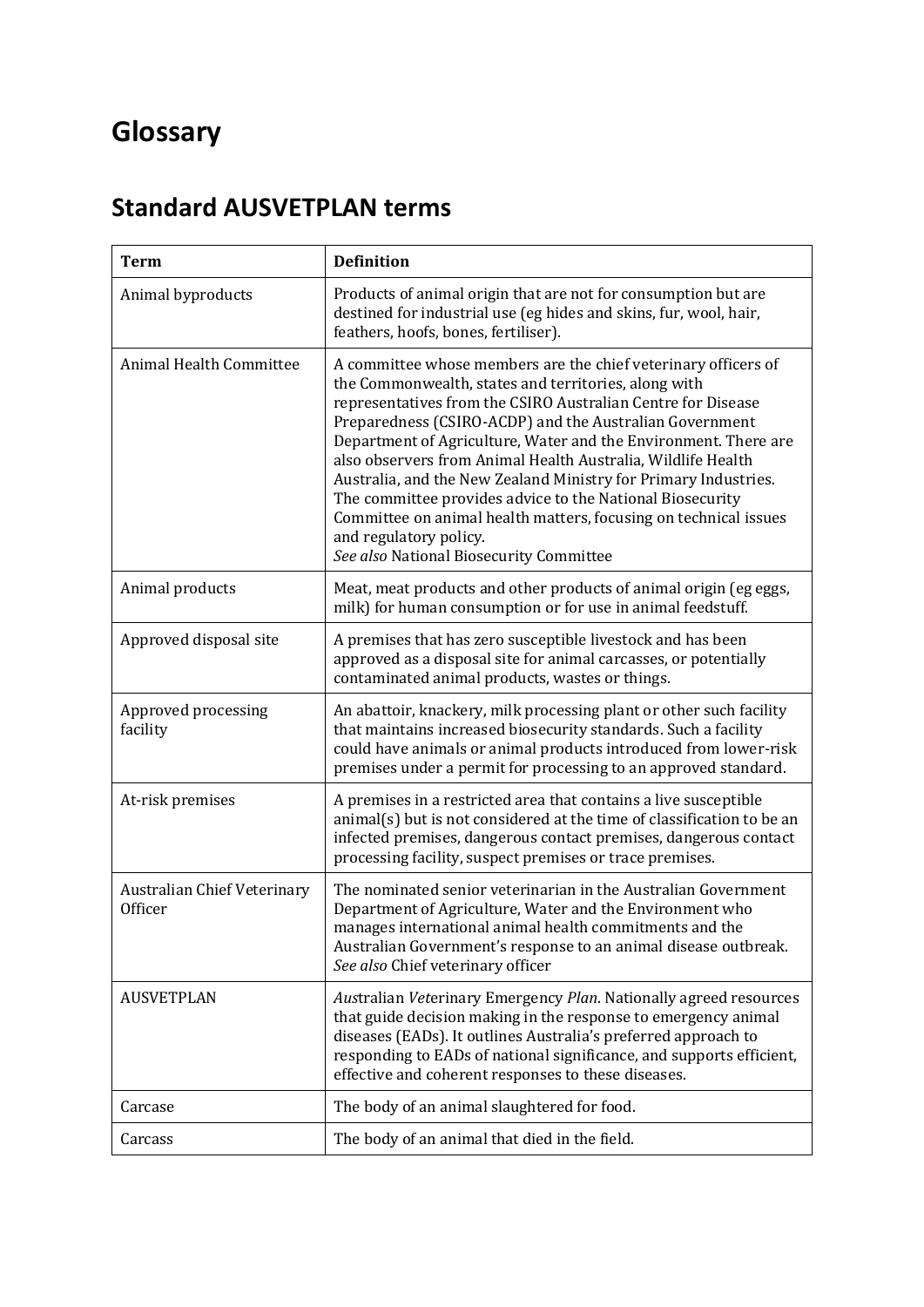| <b>Term</b>                                                              | <b>Definition</b>                                                                                                                                                                                                                                                                                                                                                                                                                                                                                                      |
|--------------------------------------------------------------------------|------------------------------------------------------------------------------------------------------------------------------------------------------------------------------------------------------------------------------------------------------------------------------------------------------------------------------------------------------------------------------------------------------------------------------------------------------------------------------------------------------------------------|
| Chief veterinary officer<br>(CVO)                                        | The senior veterinarian of the animal health authority in each<br>jurisdiction (national, state or territory) who has responsibility for<br>animal disease control in that jurisdiction.<br>See also Australian Chief Veterinary Officer                                                                                                                                                                                                                                                                               |
| Compartmentalisation                                                     | The process of defining, implementing and maintaining one or<br>more disease-free establishments under a common biosecurity<br>management system in accordance with OIE guidelines, based on<br>applied biosecurity measures and surveillance, to facilitate disease<br>control and/or trade.                                                                                                                                                                                                                          |
| Compensation                                                             | The sum of money paid by government to an owner for livestock or<br>property that are destroyed for the purpose of eradication or<br>prevention of the spread of an emergency animal disease, and<br>livestock that have died of the emergency animal disease.<br>See also Cost-sharing arrangements, Emergency Animal Disease<br><b>Response Agreement</b>                                                                                                                                                            |
| Consultative Committee on<br><b>Emergency Animal Diseases</b><br>(CCEAD) | The key technical coordinating body for animal health<br>emergencies. Members are state and territory chief veterinary<br>officers, representatives of CSIRO-ACDP and the relevant<br>industries, and the Australian Chief Veterinary Officer as chair.                                                                                                                                                                                                                                                                |
| Control area (CA)                                                        | A legally declared area where the disease controls, including<br>surveillance and movement controls, applied are of lesser intensity<br>than those in a restricted area (the limits of a control area and the<br>conditions applying to it can be varied during an incident according<br>to need).                                                                                                                                                                                                                     |
| Cost-sharing arrangements                                                | Arrangements agreed between governments (national and<br>state/territory) and livestock industries for sharing the costs of<br>emergency animal disease responses.<br>See also Compensation, Emergency Animal Disease Response<br>Agreement                                                                                                                                                                                                                                                                            |
| Dangerous contact animal                                                 | A susceptible animal that has been designated as being exposed to<br>other infected animals or potentially infectious products following<br>tracing and epidemiological investigation.                                                                                                                                                                                                                                                                                                                                 |
| Dangerous contact<br>premises (DCP)                                      | A premises, apart from an abattoir, knackery or milk processing<br>plant (or other such facility) that, after investigation and based on a<br>risk assessment, is considered to contain a susceptible animal(s)<br>not showing clinical signs, but considered highly likely to contain<br>an infected animal(s) and/or contaminated animal products,<br>wastes or things that present an unacceptable risk to the response<br>if the risk is not addressed, and that therefore requires action to<br>address the risk. |
| Dangerous contact<br>processing facility (DCPF)                          | An abattoir, knackery, milk processing plant or other such facility<br>that, based on a risk assessment, appears highly likely to have<br>received infected animals, or contaminated animal products,<br>wastes or things, and that requires action to address the risk.                                                                                                                                                                                                                                               |
| Declared area                                                            | A defined tract of land that is subjected to disease control<br>restrictions under emergency animal disease legislation. There are<br>two types of declared areas: restricted area and control area.                                                                                                                                                                                                                                                                                                                   |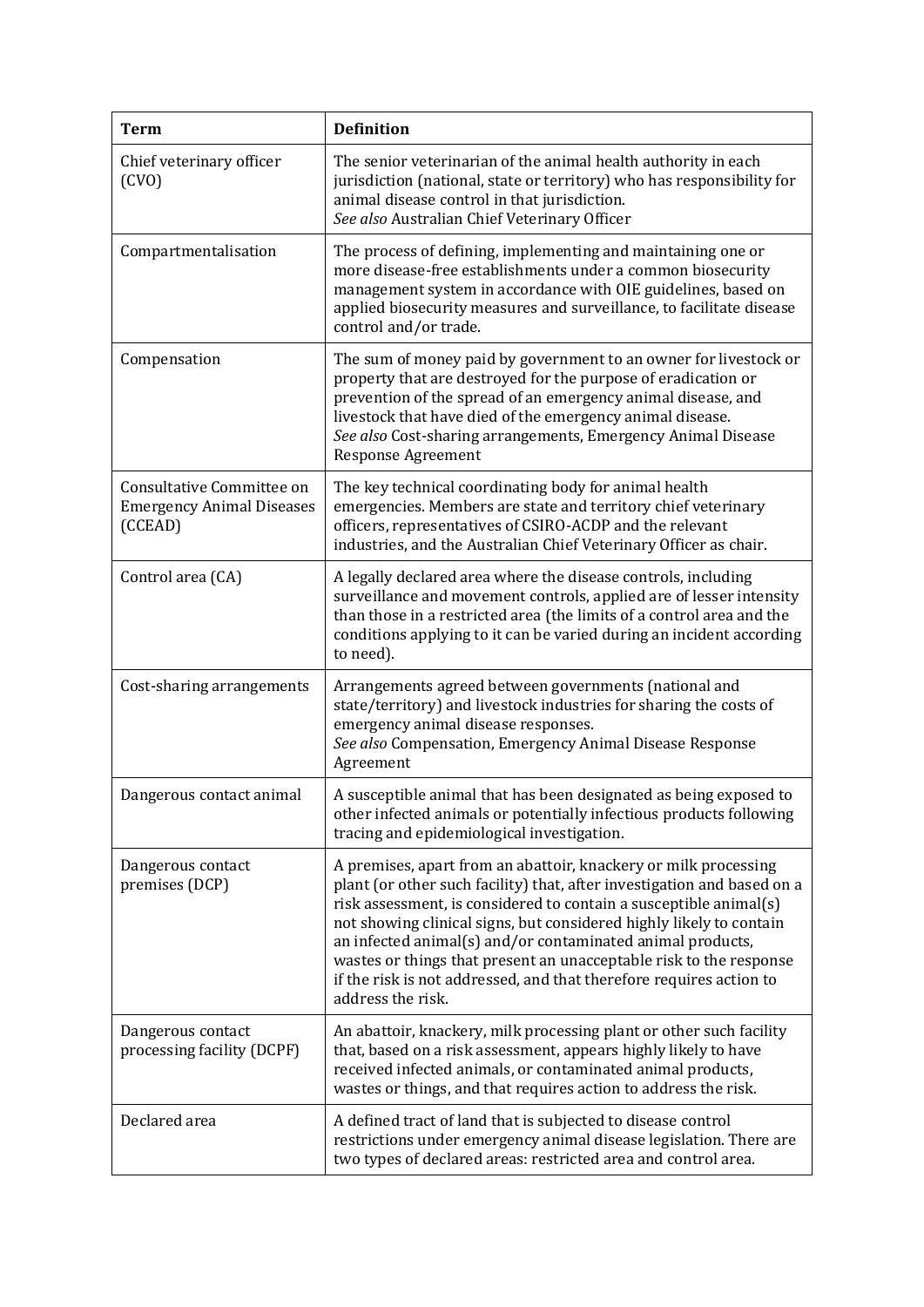| Term                                                         | <b>Definition</b>                                                                                                                                                                                                                                                                                                                                                                            |  |  |  |
|--------------------------------------------------------------|----------------------------------------------------------------------------------------------------------------------------------------------------------------------------------------------------------------------------------------------------------------------------------------------------------------------------------------------------------------------------------------------|--|--|--|
| Decontamination                                              | Includes all stages of cleaning and disinfection.                                                                                                                                                                                                                                                                                                                                            |  |  |  |
| Depopulation                                                 | The removal of a host population from a particular area to control<br>or prevent the spread of disease.                                                                                                                                                                                                                                                                                      |  |  |  |
| Destroy (animals)                                            | To kill animals humanely.                                                                                                                                                                                                                                                                                                                                                                    |  |  |  |
| Disease agent                                                | A general term for a transmissible organism or other factor that<br>causes an infectious disease.                                                                                                                                                                                                                                                                                            |  |  |  |
| Disease Watch Hotline                                        | 24-hour freecall service for reporting suspected incidences of<br>exotic diseases - 1800 675 888.                                                                                                                                                                                                                                                                                            |  |  |  |
| Disinfectant                                                 | A chemical used to destroy disease agents outside a living animal.                                                                                                                                                                                                                                                                                                                           |  |  |  |
| Disinfection                                                 | The application, after thorough cleansing, of procedures intended<br>to destroy the infectious or parasitic agents of animal diseases,<br>including zoonoses; applies to premises, vehicles and different<br>objects that may have been directly or indirectly contaminated.                                                                                                                 |  |  |  |
| Disinsectation                                               | The destruction of insect pests, usually with a chemical agent.                                                                                                                                                                                                                                                                                                                              |  |  |  |
| Disposal                                                     | Sanitary removal of animal carcasses, animal products, materials<br>and wastes by burial, burning or some other process so as to<br>prevent the spread of disease.                                                                                                                                                                                                                           |  |  |  |
| Emergency animal disease                                     | A disease that is (a) exotic to Australia or (b) a variant of an<br>endemic disease or (c) a serious infectious disease of unknown or<br>uncertain cause or (d) a severe outbreak of a known endemic<br>disease, and that is considered to be of national significance with<br>serious social or trade implications.<br>See also Endemic animal disease, Exotic animal disease               |  |  |  |
| <b>Emergency Animal Disease</b><br><b>Response Agreement</b> | Agreement between the Australian and state/territory<br>governments and livestock industries on the management of<br>emergency animal disease responses. Provisions include<br>participatory decision making, risk management, cost sharing, the<br>use of appropriately trained personnel and existing standards such<br>as AUSVETPLAN.<br>See also Compensation, Cost-sharing arrangements |  |  |  |
| Endemic animal disease                                       | A disease affecting animals (which may include humans) that is<br>known to occur in Australia.<br>See also Emergency animal disease, Exotic animal disease                                                                                                                                                                                                                                   |  |  |  |
| Enterprise                                                   | See Risk enterprise                                                                                                                                                                                                                                                                                                                                                                          |  |  |  |
| Enzyme-linked<br>immunosorbent assay<br>(ELISA)              | A serological test designed to detect and measure the presence of<br>antibody or antigen in a sample. The test uses an enzyme reaction<br>with a substrate to produce a colour change when antigen-<br>antibody binding occurs.                                                                                                                                                              |  |  |  |
| Epidemiological<br>investigation                             | An investigation to identify and qualify the risk factors associated<br>with the disease.<br>See also Veterinary investigation                                                                                                                                                                                                                                                               |  |  |  |
| Epidemiology                                                 | The study of disease in populations and of factors that determine<br>its occurrence.                                                                                                                                                                                                                                                                                                         |  |  |  |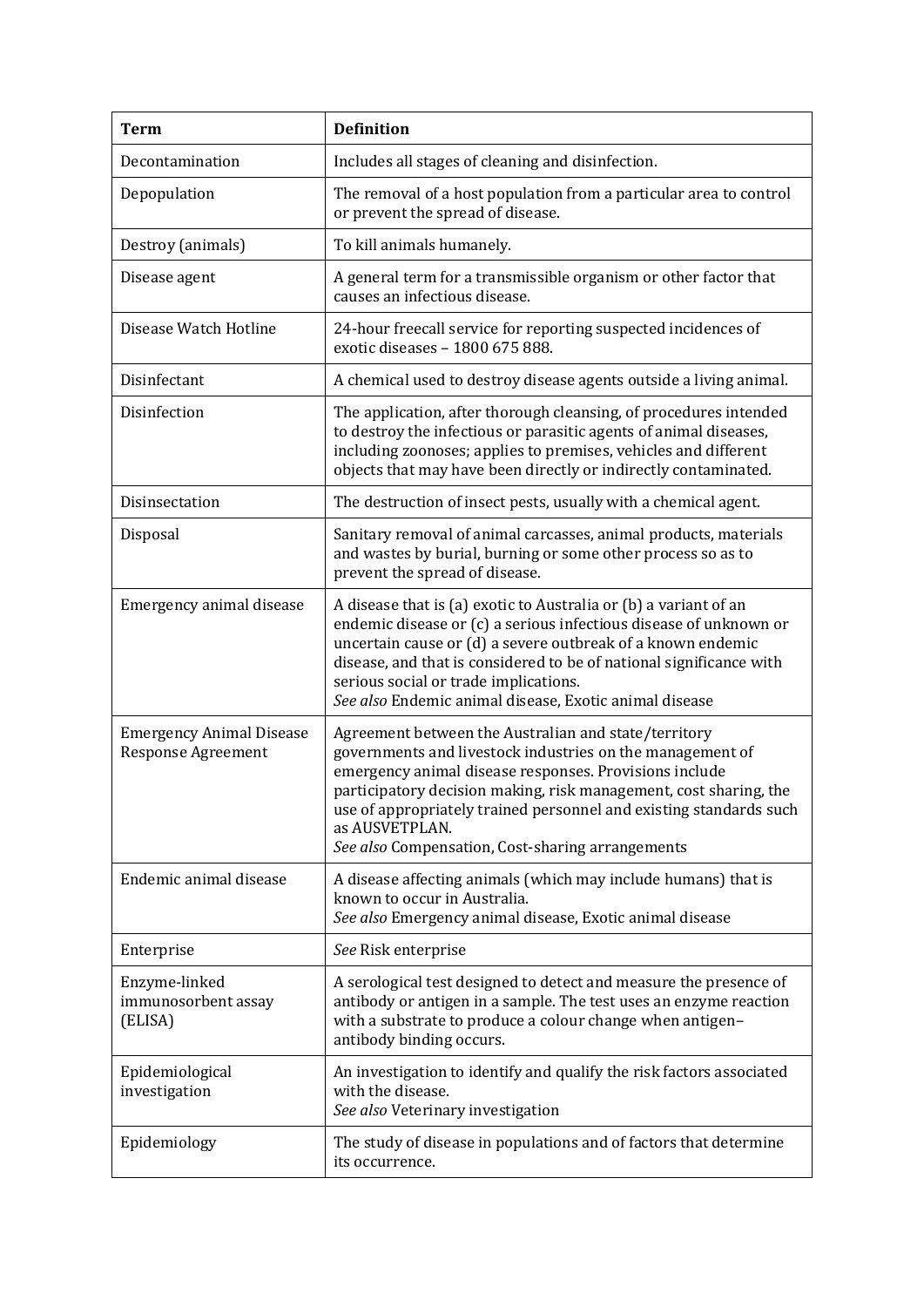| <b>Term</b>                | <b>Definition</b>                                                                                                                                                                                                                                                                                                                                                                                                                                                                                                                                                                                                       |
|----------------------------|-------------------------------------------------------------------------------------------------------------------------------------------------------------------------------------------------------------------------------------------------------------------------------------------------------------------------------------------------------------------------------------------------------------------------------------------------------------------------------------------------------------------------------------------------------------------------------------------------------------------------|
| Exotic animal disease      | A disease affecting animals (which may include humans) that does<br>not normally occur in Australia.<br>See also Emergency animal disease, Endemic animal disease                                                                                                                                                                                                                                                                                                                                                                                                                                                       |
| Exotic fauna/feral animals | See Wild animals                                                                                                                                                                                                                                                                                                                                                                                                                                                                                                                                                                                                        |
| Fomites                    | Inanimate objects (eg boots, clothing, equipment, instruments,<br>vehicles, crates, packaging) that can carry an infectious disease<br>agent and may spread the disease through mechanical<br>transmission.                                                                                                                                                                                                                                                                                                                                                                                                             |
| General permit             | A legal document that describes the requirements for movement of<br>an animal (or group of animals), commodity or thing, for which<br>permission may be granted without the need for direct interaction<br>between the person moving the animal(s), commodity or thing and<br>a government veterinarian or inspector. The permit may be<br>completed via a webpage or in an approved place (such as a<br>government office or commercial premises). A printed version of<br>the permit must accompany the movement. The permit may<br>impose preconditions and/or restrictions on movements.<br>See also Special permit |
| In-contact animals         | Animals that have had close contact with infected animals, such as<br>noninfected animals in the same group as infected animals.                                                                                                                                                                                                                                                                                                                                                                                                                                                                                        |
| Incubation period          | The period that elapses between the introduction of a pathogen<br>into an animal and the first clinical signs of the disease.                                                                                                                                                                                                                                                                                                                                                                                                                                                                                           |
| Index case                 | The first case of the disease to be diagnosed in a disease outbreak.<br>See also Index property                                                                                                                                                                                                                                                                                                                                                                                                                                                                                                                         |
| Index property             | The property on which the index case is found.<br>See also Index case                                                                                                                                                                                                                                                                                                                                                                                                                                                                                                                                                   |
| Infected premises (IP)     | A defined area (which may be all or part of a property) on which<br>animals meeting the case definition are or were present, or the<br>causative agent of the emergency animal disease is present, or<br>there is a reasonable suspicion that either is present, and that the<br>relevant chief veterinary officer or their delegate has declared to be<br>an infected premises.                                                                                                                                                                                                                                        |
| Local control centre (LCC) | An emergency operations centre responsible for the command and<br>control of field operations in a defined area.                                                                                                                                                                                                                                                                                                                                                                                                                                                                                                        |
| Modified stamping out      | A stamping out policy that is modified - based on risk assessment -<br>to culling only a selected group of animals instead of all susceptible<br>animals that are either infected or exposed to the agent of disease.<br>This modified strategy may be implemented when the destruction<br>of all susceptible animals is not financially or practically feasible.<br>The term 'modified' is used when the stamping out measures are<br>not implemented in full.                                                                                                                                                         |
| Monitoring                 | Routine collection of data for assessing the health status of a<br>population or the level of contamination of a site for remediation<br>purposes.<br>See also Surveillance                                                                                                                                                                                                                                                                                                                                                                                                                                             |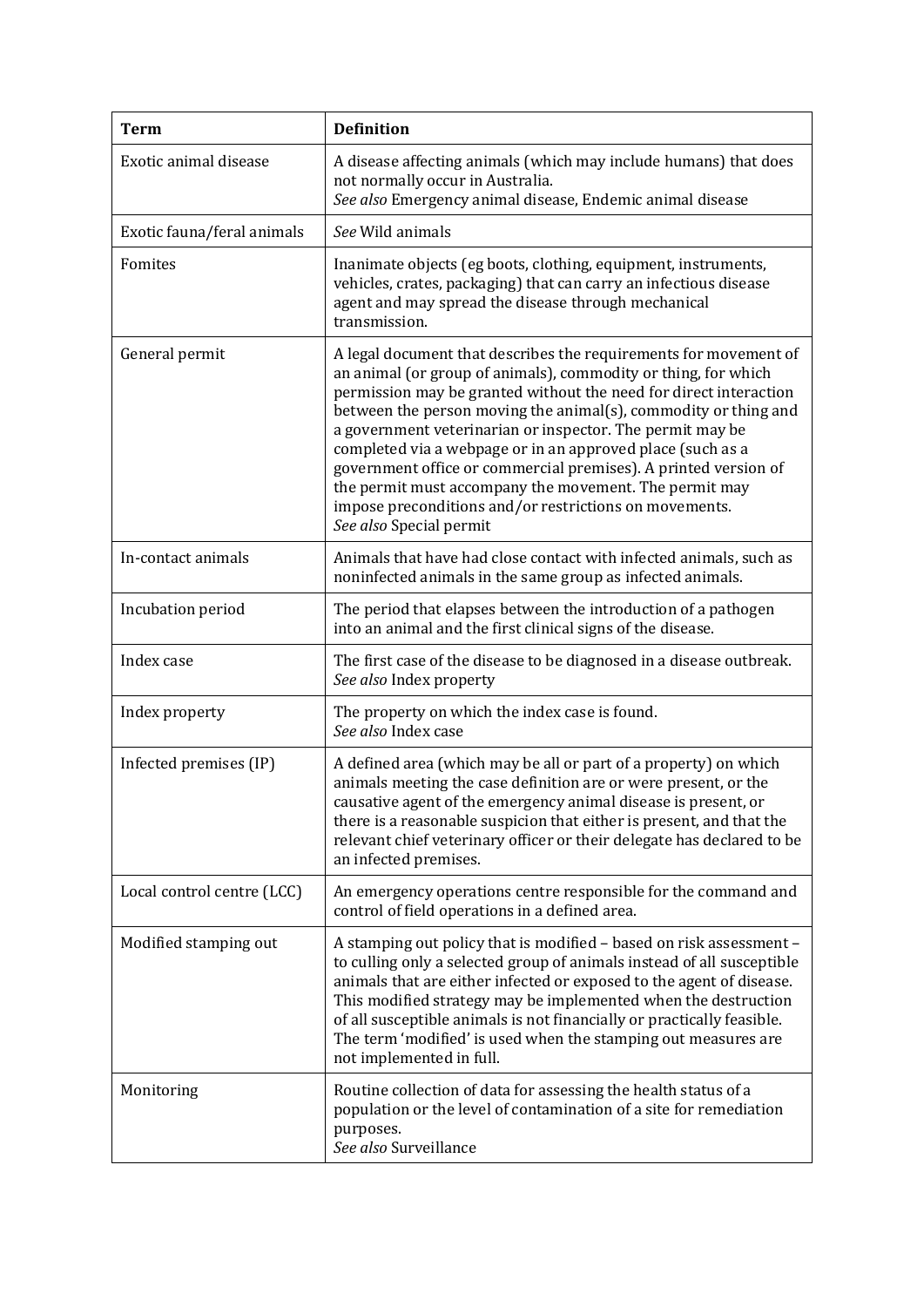| <b>Term</b>                                    | <b>Definition</b>                                                                                                                                                                                                                                                                                                                                                                                                                              |
|------------------------------------------------|------------------------------------------------------------------------------------------------------------------------------------------------------------------------------------------------------------------------------------------------------------------------------------------------------------------------------------------------------------------------------------------------------------------------------------------------|
| Movement control                               | Restrictions placed on the movement of animals, people and other<br>things to prevent the spread of disease.                                                                                                                                                                                                                                                                                                                                   |
| <b>National Biosecurity</b><br>Committee (NBC) | A committee that was formally established under the<br>Intergovernmental Agreement on Biosecurity (IGAB). The IGAB<br>was signed on 13 January 2012, and signatories include all states<br>and territories except Tasmania. The committee provides advice to<br>the Agriculture Senior Officials Committee and the Agriculture<br>Ministers' Forum on national biosecurity issues, and on the IGAB.                                            |
| National Management<br>Group (NMG)             | A group established to approve (or not approve) the invoking of<br>cost sharing under the Emergency Animal Disease Response<br>Agreement. NMG members are the Secretary of the Australian<br>Government Department of Agriculture, Water and the<br>Environment as chair, the chief executive officers of the state and<br>territory government parties, and the president (or analogous<br>officer) of each of the relevant industry parties. |
| Native wildlife                                | See Wild animals                                                                                                                                                                                                                                                                                                                                                                                                                               |
| <b>OIE Terrestrial Code</b>                    | OIE Terrestrial animal health code. Describes standards for safe<br>international trade in animals and animal products. Revised<br>annually and published on the internet at: www.oie.int/en/what-<br>we-do/standards/codes-and-manuals/terrestrial-code-online-<br>access.                                                                                                                                                                    |
| <b>OIE Terrestrial Manual</b>                  | OIE Manual of diagnostic tests and vaccines for terrestrial animals.<br>Describes standards for laboratory diagnostic tests, and the<br>production and control of biological products (principally<br>vaccines). The current edition is published on the internet at:<br>www.oie.int/en/what-we-do/standards/codes-and-<br>manuals/terrestrial-manual-online-access.                                                                           |
| Operational procedures                         | Detailed instructions for carrying out specific disease control<br>activities, such as disposal, destruction, decontamination and<br>valuation.                                                                                                                                                                                                                                                                                                |
| Outside area (OA)                              | The area of Australia outside the declared (control and restricted)<br>areas.                                                                                                                                                                                                                                                                                                                                                                  |
| Owner                                          | Person responsible for a premises (includes an agent of the owner,<br>such as a manager or other controlling officer).                                                                                                                                                                                                                                                                                                                         |
| Polymerase chain reaction<br>(PCR)             | A method of amplifying and analysing DNA sequences that can be<br>used to detect the presence of viral DNA.                                                                                                                                                                                                                                                                                                                                    |
| Premises                                       | A tract of land including its buildings, or a separate farm or facility<br>that is maintained by a single set of services and personnel.                                                                                                                                                                                                                                                                                                       |
| Premises of relevance<br>( POR)                | A premises in a control area that contains a live susceptible<br>animal(s) but is not considered at the time of classification to be an<br>infected premises, suspect premises, trace premises, dangerous<br>contact premises or dangerous contact processing facility.                                                                                                                                                                        |
| Prevalence                                     | The proportion (or percentage) of animals in a particular<br>population affected by a particular disease (or infection or positive<br>antibody titre) at a given point in time.                                                                                                                                                                                                                                                                |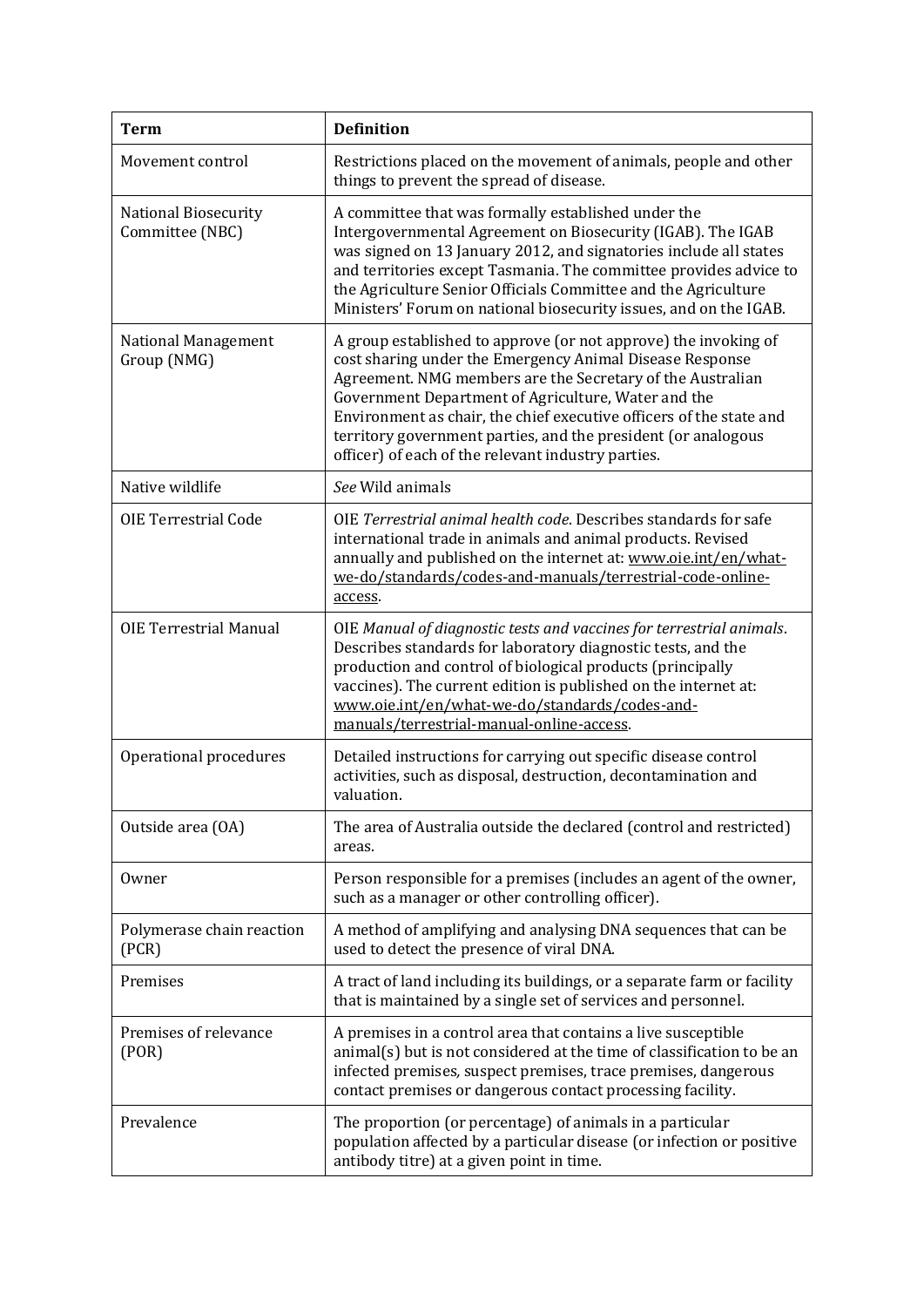| <b>Term</b>            | <b>Definition</b>                                                                                                                                                                                                                                                                                                                                                                                                                                                         |
|------------------------|---------------------------------------------------------------------------------------------------------------------------------------------------------------------------------------------------------------------------------------------------------------------------------------------------------------------------------------------------------------------------------------------------------------------------------------------------------------------------|
| Proof of freedom       | Reaching a point following an outbreak and post-outbreak<br>surveillance when freedom from the disease can be claimed with a<br>reasonable level of statistical confidence.                                                                                                                                                                                                                                                                                               |
| Qualifiers             |                                                                                                                                                                                                                                                                                                                                                                                                                                                                           |
| - assessed negative    | Assessed negative (AN) is a qualifier that may be applied to ARPs,<br>PORs, SPs, TPs, DCPs or DCPFs. The qualifier may be applied<br>following surveillance, epidemiological investigation, and/or<br>laboratory assessment/diagnostic testing and indicates that the<br>premises is assessed as negative at the time of classification.                                                                                                                                  |
| - sentinels on site    | Sentinels on site (SN) is a qualifier that may be applied to IPs and<br>DCPs to indicate that sentinel animals are present on the premises<br>as part of response activities (ie before it can be assessed as an RP).                                                                                                                                                                                                                                                     |
| - vaccinated           | The vaccinated (VN) qualifier can be applied in a number of<br>different ways. At its most basic level, it can be used to identify<br>premises that contain susceptible animals that have been<br>vaccinated against the EAD in question. However, depending on the<br>legislation, objectives and processes within a jurisdiction, the VN<br>qualifier may be used to track a range of criteria and parameters.                                                          |
| Quarantine             | Legally enforceable requirement that prevents or minimises spread<br>of pests and disease agents by controlling the movement of<br>animals, persons or things.                                                                                                                                                                                                                                                                                                            |
| Resolved premises (RP) | An infected premises, dangerous contact premises or dangerous<br>contact processing facility that has completed the required control<br>measures, and is subject to the procedures and restrictions<br>appropriate to the area in which it is located.                                                                                                                                                                                                                    |
| Restricted area (RA)   | A relatively small legally declared area around infected premises<br>and dangerous contact premises that is subject to disease controls,<br>including intense surveillance and movement controls.                                                                                                                                                                                                                                                                         |
| Risk enterprise        | A defined livestock or related enterprise that is potentially a major<br>source of infection for many other premises. Includes intensive<br>piggeries, feedlots, abattoirs, knackeries, saleyards, calf scales, milk<br>factories, tanneries, skin sheds, game meat establishments, cold<br>stores, artificial insemination centres, veterinary laboratories and<br>hospitals, road and rail freight depots, showgrounds, field days,<br>weighbridges and garbage depots. |
| Sensitivity            | The proportion of truly positive units that are correctly identified<br>as positive by a test.<br>See also Specificity                                                                                                                                                                                                                                                                                                                                                    |
| Sentinel animal        | Animal of known health status that is monitored to detect the<br>presence of a specific disease agent.                                                                                                                                                                                                                                                                                                                                                                    |
| Seroconversion         | The appearance in the blood serum of antibodies (as determined<br>by a serology test) following vaccination or natural exposure to a<br>disease agent.                                                                                                                                                                                                                                                                                                                    |
| Serosurveillance       | Surveillance of an animal population by testing serum samples for<br>the presence of antibodies to disease agents.                                                                                                                                                                                                                                                                                                                                                        |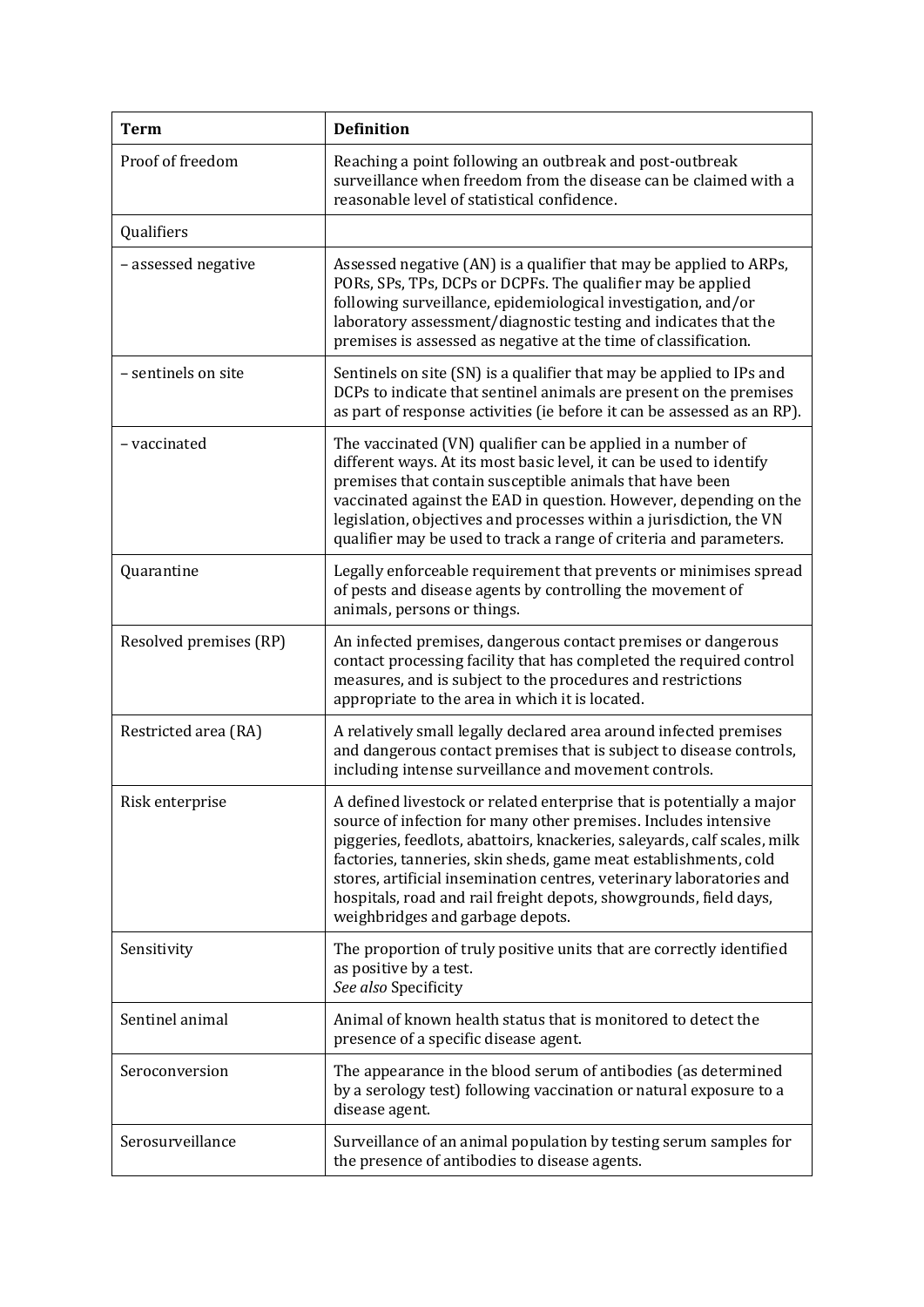| <b>Term</b>                        | <b>Definition</b>                                                                                                                                                                                                                                                                                                                                                                                                                                                |
|------------------------------------|------------------------------------------------------------------------------------------------------------------------------------------------------------------------------------------------------------------------------------------------------------------------------------------------------------------------------------------------------------------------------------------------------------------------------------------------------------------|
| Serotype                           | A subgroup of microorganisms identified by the antigens carried<br>(as determined by a serology test).                                                                                                                                                                                                                                                                                                                                                           |
| Serum neutralisation test          | A serological test to detect and measure the presence of antibody in<br>a sample. Antibody in serum is serially diluted to detect the highest<br>dilution that neutralises a standard amount of antigen. The<br>neutralising antibody titre is given as the reciprocal of this dilution.                                                                                                                                                                         |
| Slaughter                          | The humane killing of an animal for meat for human consumption.                                                                                                                                                                                                                                                                                                                                                                                                  |
| Special permit                     | A legal document that describes the requirements for movement of<br>an animal (or group of animals), commodity or thing, for which the<br>person moving the animal(s), commodity or thing must obtain<br>prior written permission from the relevant government<br>veterinarian or inspector. A printed version of the permit must<br>accompany the movement. The permit may impose preconditions<br>and/or restrictions on movements.<br>See also General permit |
| Specificity                        | The proportion of truly negative units that are correctly identified<br>as negative by a test.<br>See also Sensitivity                                                                                                                                                                                                                                                                                                                                           |
| Stamping out                       | The strategy of eliminating infection from premises through the<br>destruction of animals in accordance with the particular<br>AUSVETPLAN manual, and in a manner that permits appropriate<br>disposal of carcasses and decontamination of the site.                                                                                                                                                                                                             |
| State coordination centre<br>(SCC) | The emergency operations centre that directs the disease control<br>operations to be undertaken in a state or territory.                                                                                                                                                                                                                                                                                                                                         |
| Surveillance                       | A systematic program of investigation designed to establish the<br>presence, extent or absence of a disease, or of infection or<br>contamination with the causative organism. It includes the<br>examination of animals for clinical signs, antibodies or the<br>causative organism.                                                                                                                                                                             |
| Susceptible animals                | Animals that can be infected with a particular disease.                                                                                                                                                                                                                                                                                                                                                                                                          |
| Suspect animal                     | An animal that may have been exposed to an emergency disease<br>such that its quarantine and intensive surveillance, but not pre-<br>emptive slaughter, is warranted.<br>or<br>An animal not known to have been exposed to a disease agent but<br>showing clinical signs requiring differential diagnosis.                                                                                                                                                       |
| Suspect premises (SP)              | Temporary classification of a premises that contains a susceptible<br>animal(s) not known to have been exposed to the disease agent but<br>showing clinical signs similar to the case definition, and that<br>therefore requires investigation(s).                                                                                                                                                                                                               |
| Swill                              | Also known as 'prohibited pig feed', means material of mammalian<br>origin, or any substance that has come in contact with this material,<br>but does not include:<br>(i) Milk, milk products or milk by-products either of Australian<br>provenance or legally imported for stockfeed use into Australia.                                                                                                                                                       |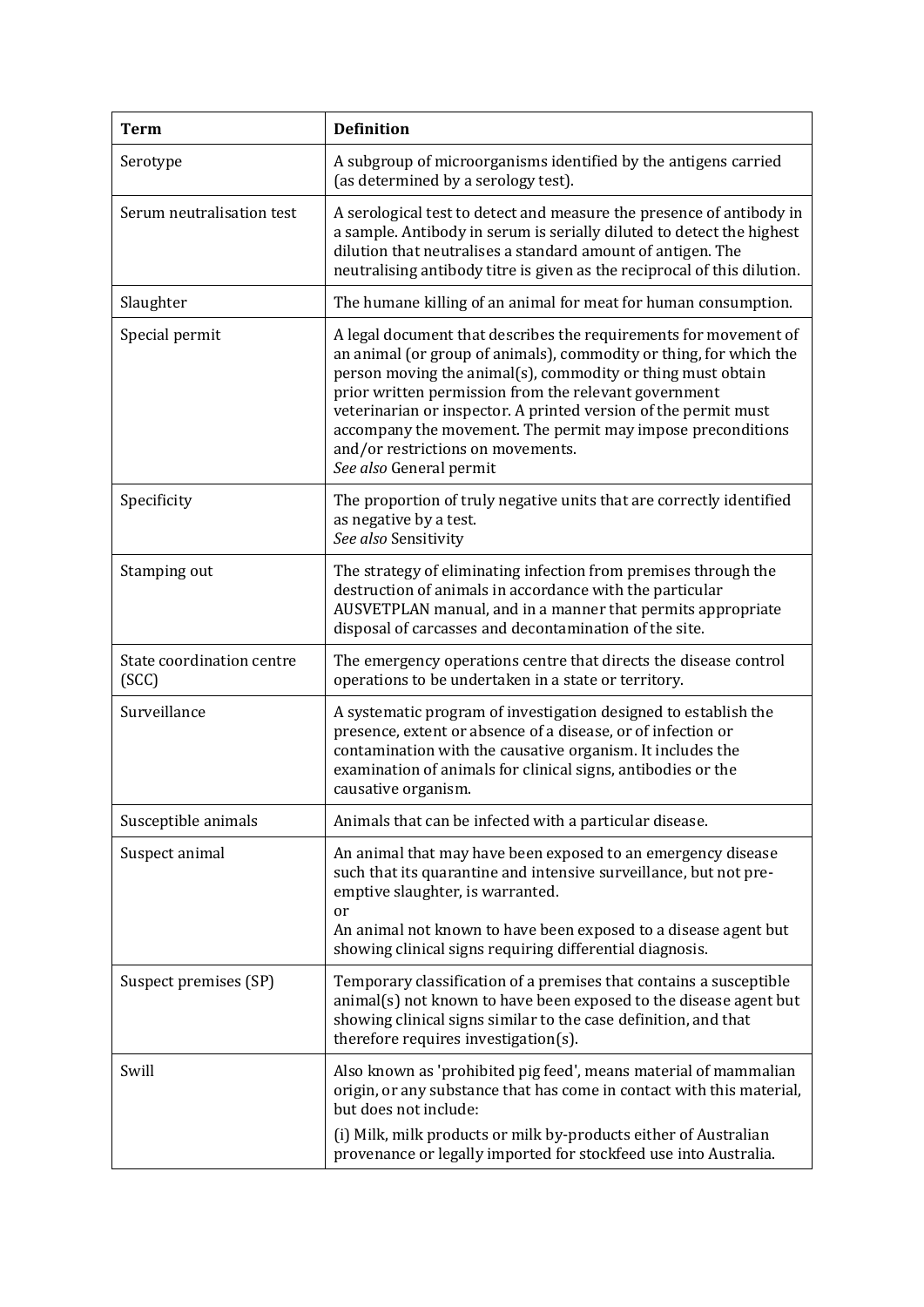| <b>Term</b>         | <b>Definition</b>                                                                                                                                                                                                                                                                |
|---------------------|----------------------------------------------------------------------------------------------------------------------------------------------------------------------------------------------------------------------------------------------------------------------------------|
|                     | (ii) Material containing flesh, bones, blood, offal or mammal<br>carcases which is treated by an approved process. <sup>1</sup>                                                                                                                                                  |
|                     | (iii) A carcass or part of a domestic pig, born and raised on the<br>property on which the pig or pigs that are administered the part<br>are held, that is administered for therapeutic purposes in<br>accordance with the written instructions of a veterinary<br>practitioner. |
|                     | (iv) Material used under an individual and defined-period permit<br>issued by a jurisdiction for the purposes of research or baiting.                                                                                                                                            |
|                     | <sup>1</sup> In terms of (ii), approved processes are:                                                                                                                                                                                                                           |
|                     | 1. rendering in accordance with the 'Australian Standard for<br>the Hygienic Rendering of Animal Products'                                                                                                                                                                       |
|                     | 2. under jurisdictional permit, cooking processes subject to<br>compliance verification that ensure that a core temperature<br>of at least 100 °C for a minimum of 30 minutes, or<br>equivalent, has been reached.                                                               |
|                     | 3. treatment of cooking oil, which has been used for cooking in<br>Australia, in accordance with the 'National Standard for<br>Recycling of Used Cooking Fats and Oils intended for Animal<br>Feeds'                                                                             |
|                     | 4.<br>under jurisdictional permit, any other nationally agreed<br>process approved by AHC for which an acceptable risk<br>assessment has been undertaken and that is subject to<br>compliance verification.                                                                      |
|                     | The national definition is a minimum standard. Some jurisdictions<br>have additional conditions for swill feeding that pig producers in<br>those jurisdictions must comply with, over and above the<br>requirements of the national definition.                                  |
| Swill feeding       | Also known as 'feeding prohibited pig feed', it includes:                                                                                                                                                                                                                        |
|                     | feeding, or allowing or directing another person to feed,<br>prohibited pig feed to a pig                                                                                                                                                                                        |
|                     | allowing a pig to have access to prohibited pig feed                                                                                                                                                                                                                             |
|                     | the collection and storage or possession of prohibited pig<br>feed on a premises where one or more pigs are kept                                                                                                                                                                 |
|                     | supplying to another person prohibited pig feed that the<br>supplier knows is for feeding to any pig.                                                                                                                                                                            |
|                     | This definition was endorsed by the Agriculture Ministers' Council<br>through AGMIN OOS 04/2014.                                                                                                                                                                                 |
| Trace premises (TP) | Temporary classification of a premises that contains susceptible<br>animal(s) that tracing indicates may have been exposed to the<br>disease agent, or contains contaminated animal products, wastes or<br>things, and that requires investigation(s).                           |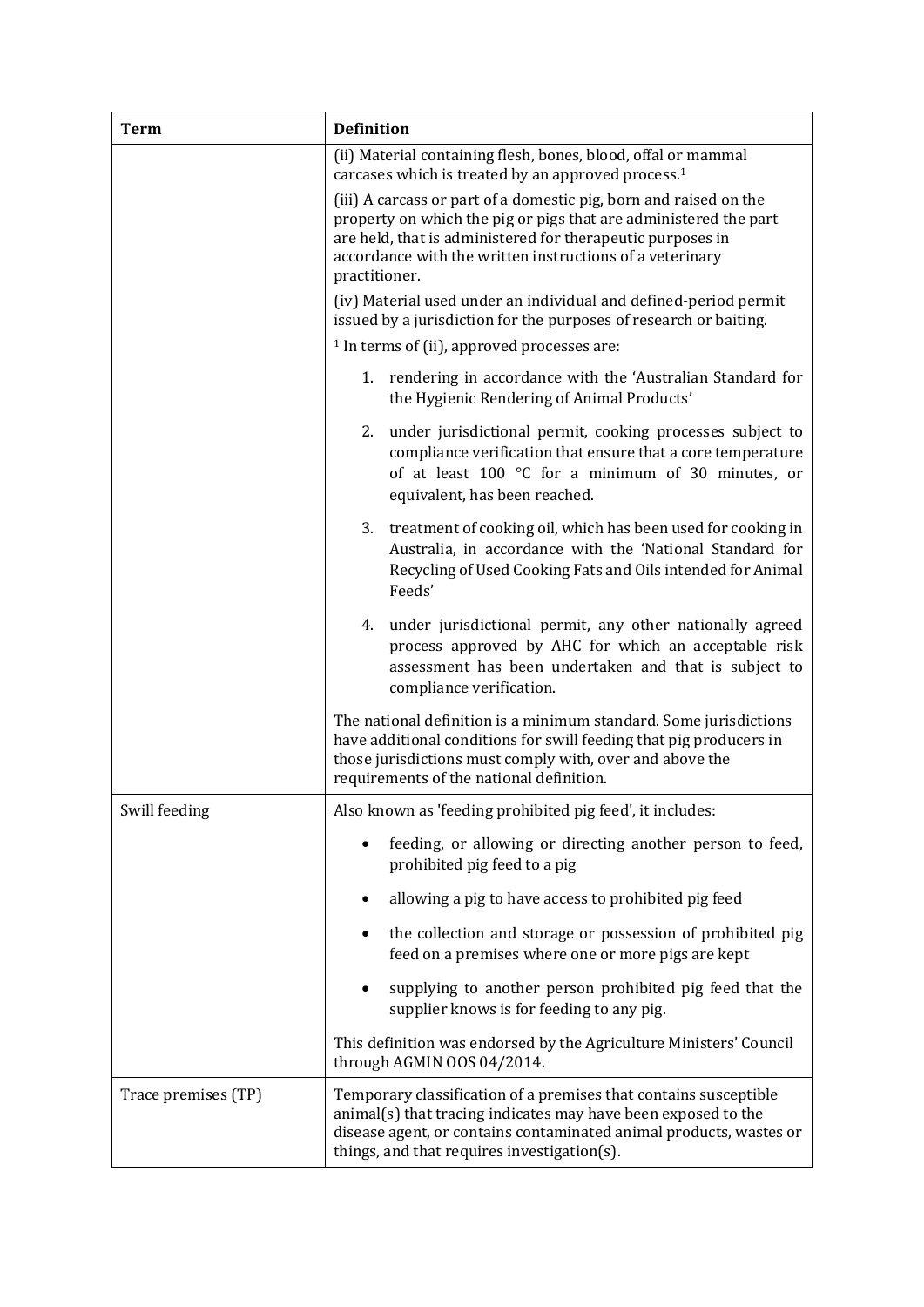| <b>Term</b>                     | <b>Definition</b>                                                                                                                                                                                                                                                                                                                                                                                    |
|---------------------------------|------------------------------------------------------------------------------------------------------------------------------------------------------------------------------------------------------------------------------------------------------------------------------------------------------------------------------------------------------------------------------------------------------|
| Tracing                         | The process of locating animals, people or other items that may be<br>implicated in the spread of disease, so that appropriate action can<br>be taken.                                                                                                                                                                                                                                               |
| Unknown status premises<br>(UP) | A premises within a declared area where the current presence of<br>susceptible animals and/or risk products, wastes or things is<br>unknown.                                                                                                                                                                                                                                                         |
| Vaccination                     | Inoculation of individuals with a vaccine to provide active<br>immunity.                                                                                                                                                                                                                                                                                                                             |
| Vaccine                         | A substance used to stimulate immunity against one or several<br>disease-causing agents to provide protection or to reduce the<br>effects of the disease. A vaccine is prepared from the causative<br>agent of a disease, its products or a synthetic substitute, which is<br>treated to act as an antigen without inducing the disease.                                                             |
| - adjuvanted                    | A vaccine in which one or several disease-causing agents are<br>combined with an adjuvant (a substance that increases the immune<br>response).                                                                                                                                                                                                                                                       |
| - attenuated                    | A vaccine prepared from infective or 'live' microbes that are less<br>pathogenic but retain their ability to induce protective immunity.                                                                                                                                                                                                                                                             |
| - gene deleted                  | An attenuated or inactivated vaccine in which genes for non-<br>essential surface glycoproteins have been removed by genetic<br>engineering. This provides a useful immunological marker for the<br>vaccine virus compared with the wild virus.                                                                                                                                                      |
| - inactivated                   | A vaccine prepared from a virus that has been inactivated ('killed')<br>by chemical or physical treatment.                                                                                                                                                                                                                                                                                           |
| - recombinant                   | A vaccine produced from virus that has been genetically<br>engineered to contain only selected genes, including those causing<br>the immunogenic effect.                                                                                                                                                                                                                                             |
| Vector                          | A living organism (frequently an arthropod) that transmits an<br>infectious agent from one host to another. A biological vector is one<br>in which the infectious agent must develop or multiply before<br>becoming infective to a recipient host. A mechanical vector is one<br>that transmits an infectious agent from one host to another but is<br>not essential to the life cycle of the agent. |
| Veterinary investigation        | An investigation of the diagnosis, pathology and epidemiology of<br>the disease.<br>See also Epidemiological investigation                                                                                                                                                                                                                                                                           |
| Viraemia                        | The presence of viruses in the blood.                                                                                                                                                                                                                                                                                                                                                                |
| Wild animals                    |                                                                                                                                                                                                                                                                                                                                                                                                      |
| - native wildlife               | Animals that are indigenous to Australia and may be susceptible to<br>emergency animal diseases (eg bats, dingoes, marsupials).                                                                                                                                                                                                                                                                      |
| - feral animals                 | Animals of domestic species that are not confined or under control<br>(eg cats, horses, pigs).                                                                                                                                                                                                                                                                                                       |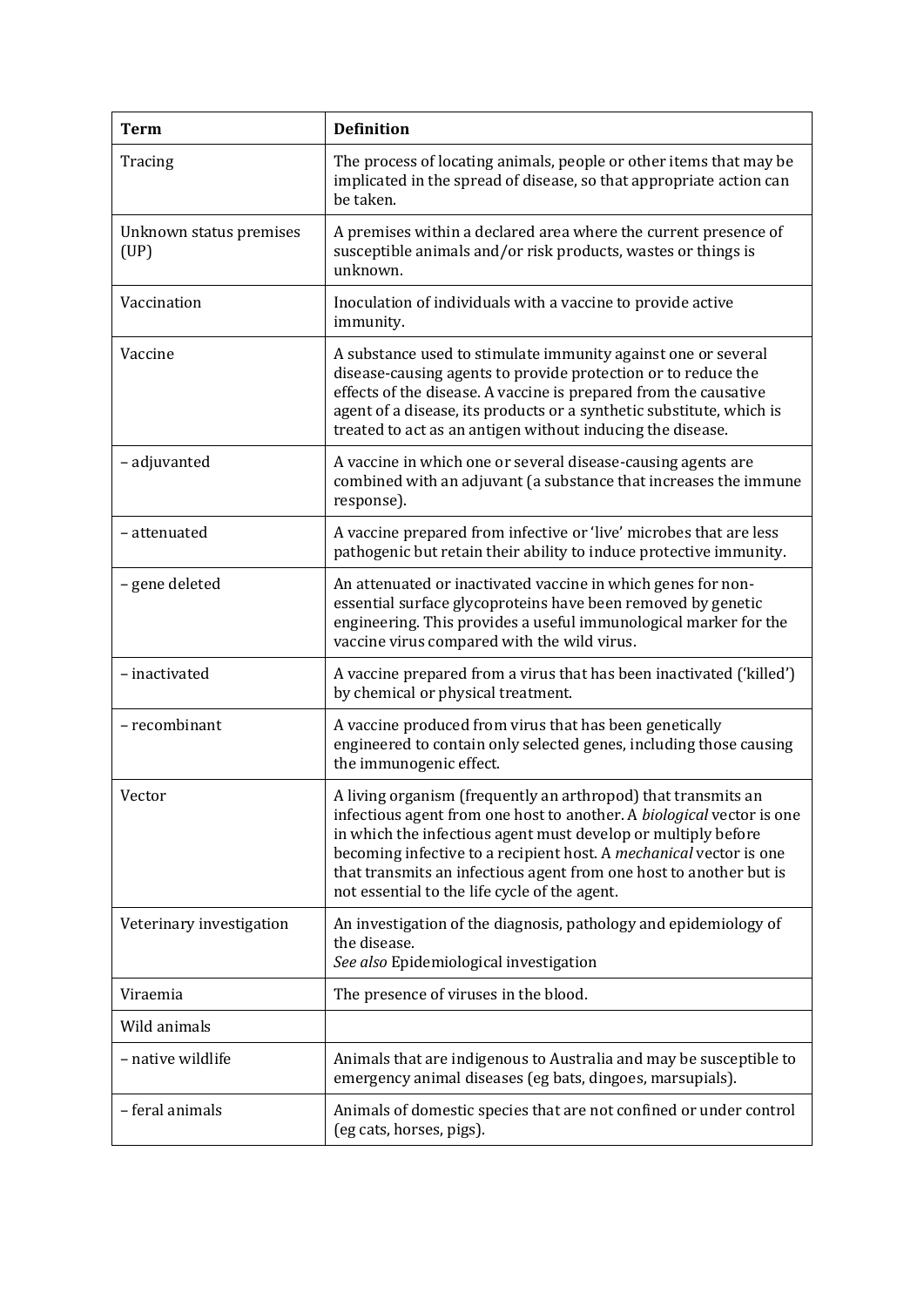| Term                                      | <b>Definition</b>                                                                                                                                                                                                                                 |
|-------------------------------------------|---------------------------------------------------------------------------------------------------------------------------------------------------------------------------------------------------------------------------------------------------|
| - exotic fauna                            | Nondomestic animal species that are not indigenous to Australia<br>(eg foxes).                                                                                                                                                                    |
| Wool                                      | Sheep wool.                                                                                                                                                                                                                                       |
| Zero susceptible species<br>premises (ZP) | A premises that does not contain any susceptible animals or risk<br>products, wastes or things.                                                                                                                                                   |
| Zoning                                    | The process of defining, implementing and maintaining a disease-<br>free or infected area in accordance with OIE guidelines, based on<br>geopolitical and/or physical boundaries and surveillance, to<br>facilitate disease control and/or trade. |
| Zoonosis                                  | A disease of animals that can be transmitted to humans.                                                                                                                                                                                           |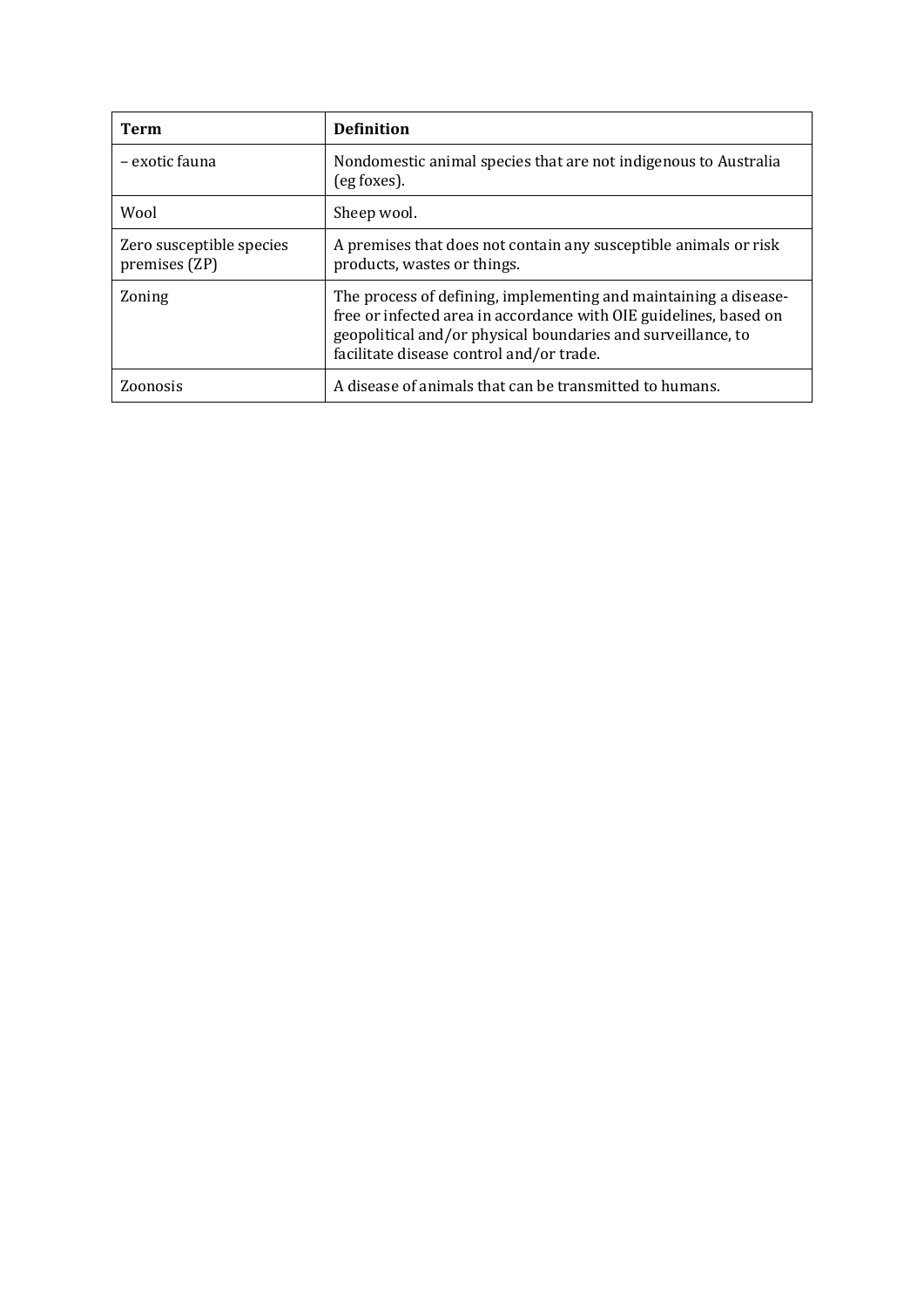# **Abbreviations**

# **Manual-specific abbreviations**

| <b>Abbreviation</b>   Full title |                                       |
|----------------------------------|---------------------------------------|
| AHS                              | African horse sickness                |
| <b>BTV</b>                       | bluetongue virus                      |
| <b>NAMP</b>                      | National Arbovirus Monitoring Program |

## **Standard AUSVETPLAN abbreviations**

| <b>Abbreviation</b> | <b>Full title</b>                                               |
|---------------------|-----------------------------------------------------------------|
| <b>ACDP</b>         | Australian Centre for Disease Preparedness                      |
| AN                  | assessed negative                                               |
| <b>APF</b>          | approved processing facility                                    |
| ARP                 | at-risk premises                                                |
| <b>AUSVETPLAN</b>   | Australian Veterinary Emergency Plan                            |
| CA                  | control area                                                    |
| <b>CCEAD</b>        | Consultative Committee on Emergency Animal Diseases             |
| <b>CSIRO</b>        | Commonwealth Scientific and Industrial Research Organisation    |
| <b>CVO</b>          | chief veterinary officer                                        |
| <b>DCP</b>          | dangerous contact premises                                      |
| <b>DCPF</b>         | dangerous contact processing facility                           |
| EAD                 | emergency animal disease                                        |
| <b>EADRA</b>        | <b>Emergency Animal Disease Response Agreement</b>              |
| <b>EADRP</b>        | <b>Emergency Animal Disease Response Plan</b>                   |
| <b>EDTA</b>         | ethylenediaminetetraacetic acid (anticoagulant for whole blood) |
| <b>ELISA</b>        | enzyme-linked immunosorbent assay                               |
| GP                  | general permit                                                  |
| <b>IETS</b>         | <b>International Embryo Technology Society</b>                  |
| IP                  | infected premises                                               |
| <b>LCC</b>          | local control centre                                            |
| <b>NASOP</b>        | nationally agreed standard operating procedure                  |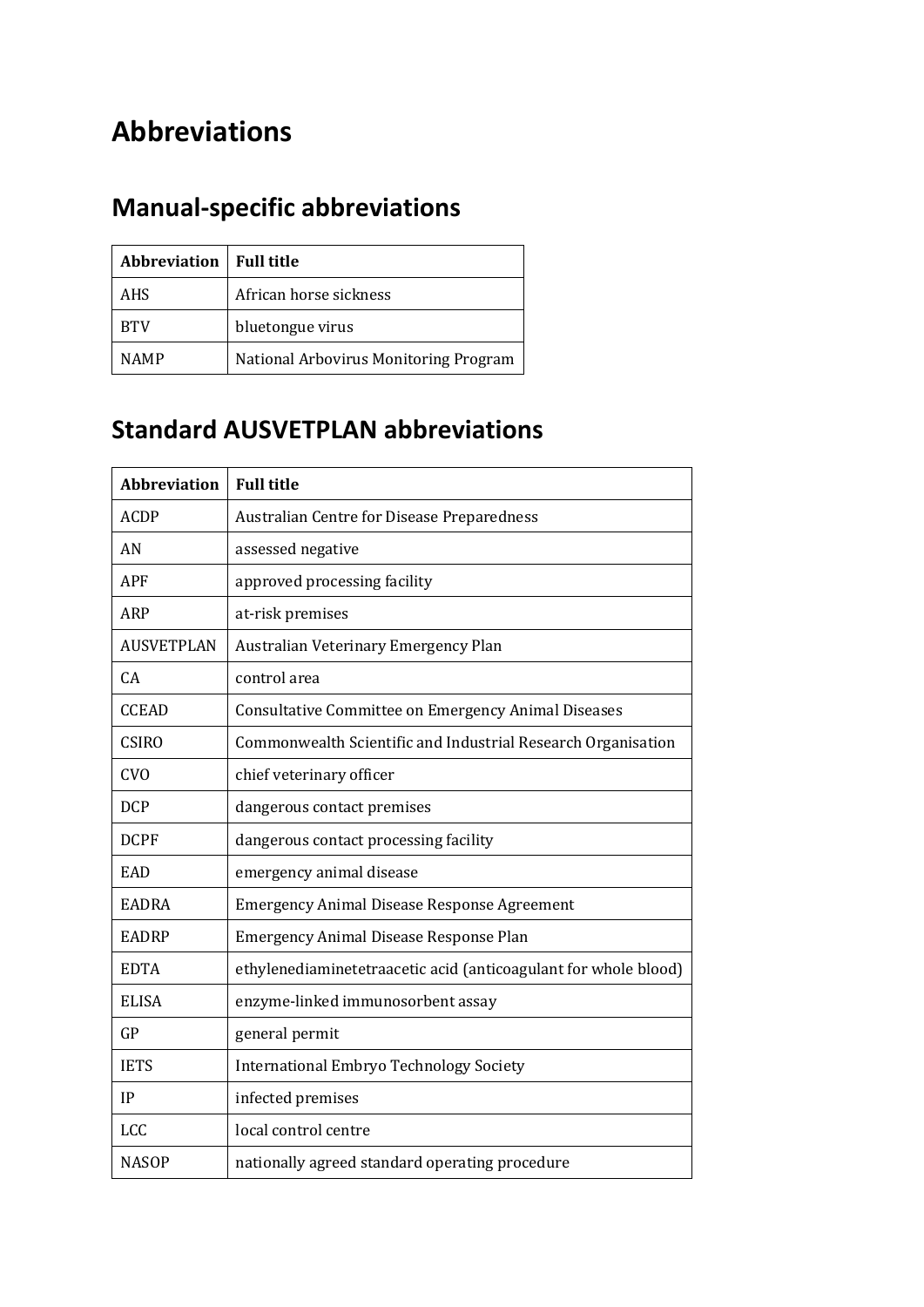| <b>Abbreviation</b> | <b>Full title</b>                    |
|---------------------|--------------------------------------|
| <b>NMG</b>          | <b>National Management Group</b>     |
| 0A                  | outside area                         |
| 0IE                 | World Organisation for Animal Health |
| <b>PCR</b>          | polymerase chain reaction            |
| <b>POR</b>          | premises of relevance                |
| <b>RA</b>           | restricted area                      |
| <b>RP</b>           | resolved premises                    |
| SCC                 | state coordination centre            |
| SP                  | suspect premises                     |
| SpP                 | special permit                       |
| TP                  | trace premises                       |
| <b>UP</b>           | unknown status premises              |
| ZP                  | zero susceptible species premises    |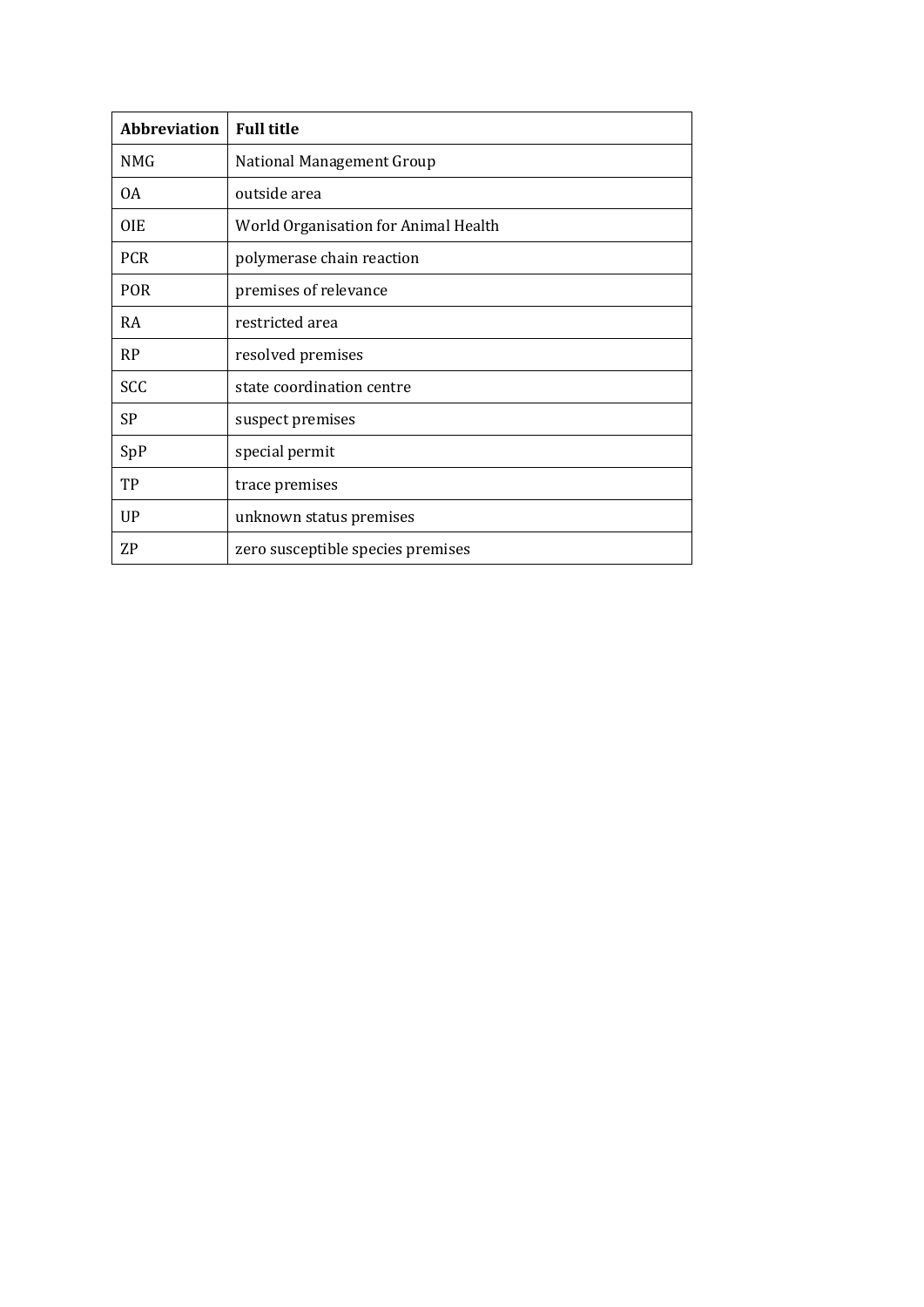## **References**

Baker T, Carpenter S, Gubbins S, Newton R, Iacono GL, Wood J & Harrup LE (2015). Can insecticidetreated netting provide protection for equids from *Culicoides* biting midges in the United Kingdom? *Parasites & Vectors* 8(1):1–17.

Baylis M, Mellor PS & Meiswinkel R (1999). Horse sickness and ENSO in South Africa. *Nature* 397(6720):574.

Baylis M, Parkin H, Kreppel K, Carpenter S, Mellor PS & McIntyre KM (2010). Evaluation of housing as a means to protect cattle from *Culicoides* biting midges, the vectors of bluetongue virus. *Medical and Veterinary Entomology* 24:38–45.

Bellis GA, Gibson DS, Polkinghorne IG, Johnson SJ & Flanagan M (1994). Infection of *Culicoides brevitarsis* and *C. wadai* (Diptera: Ceratopogonidae) with four Australian serotypes of bluetongue virus. *Journal of Medical Entomology* 31(3):382–387.

Bellis GA, Halling L & Anderson SJ (2014). Pictorial key to adult female *Culicoides* Latreille, 1809 (Diptera: Ceratopogonidae) from the Northern Territory, Western Australia and South Australia. *Austral Entomology* 54:28–59.

Bellis GA, Gopurenko D, Cookson B, Postle AC, Halling L, Harris N, Yanase T & Mitchell A (2015). Identification of *Culicoides*. *Austral Entomology* 54:332–338.

Benelli G, Buttazzoni L, Canale A, D'Andrea A, Del Serrone P, Delrio G, Foxi C, Mariani S, Savini G, Vadivalagan C, Murugan K, Toniolo C, Nicoletti M & Serafini M (2017). Bluetongue outbreaks: looking for effective control strategies against *Culicoides* vectors. *Research in Veterinary Science* 115:263–270.

Bishop AL, Spohr LJ & Barchia IM (2004). Effects of altitude, distance and waves of movement on the dispersal in Australia of the arbovirus vector, *Culicoides brevitarsis* Kieffer (Diptera: Ceratopogonidae). *Preventive Veterinary Medicine* 65(3–4):135–145.

Bishop AL, Bellis GA, McKenzie HJ, Spohr LJ, Worrall RJ, Harris AM & Melville L (2006). Light trapping of biting midges *Culicoides* spp. (Diptera: Ceratopogonidae) with green light-emitting diodes. *Australian Journal of Entomology* 45:202–205.

Bishop AL, Spohr LJ, Harris AM & Collins D (2015). *Culicoides* vectors of BTV in Australia. *Austral Entomology* 54:385–401.

Carpenter S, Lunt HL, Arav D, Venter GJ & Mellor PS (2006). Oral susceptibility to bluetongue virus of *Culicoides* (Diptera: Ceratopogonidae) from the United Kingdom. *Journal of Medical Entomology* 43(1):73–78.

Carpenter S, Mellor PS & Torr SJ (2008). Control techniques for *Culicoides* biting midges and their application in the UK and northwestern Palaearctic. *Medical and Veterinary Entomology* 22:175–187.

Carpenter S, Veronesi E, Mullens B & Venter G (2015). Vector competence of *Culicoides* for arboviruses: three major periods of research, their influence on current studies and future directions. *Revue Scientifique et Technique* 34(1):97–112.

Doherty WM, Johnson SJ & Reid AE (2001). Suppression of *Culicoides brevitarsis* (Kieffer) (Diptera: Ceratopogonidae) on cattle in Queensland with deltamethrin and cypermethrin*. General and Applied Entomology* 30:45–47.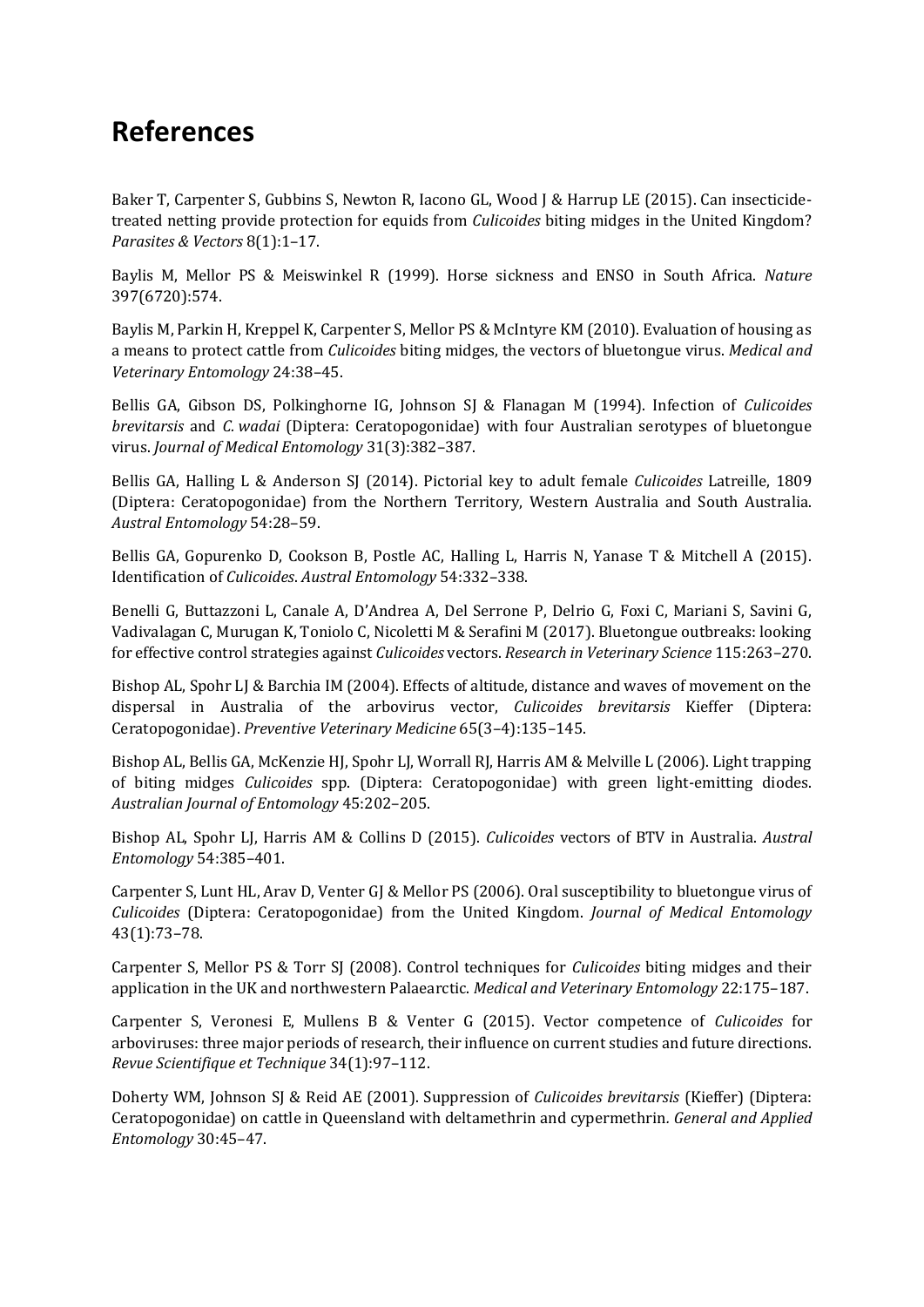Doherty WM, Bishop AL, Melville LF, Johnson SJ, Bellis GA & Hunt NT (2004). Protection of cattle from *Culicoides* spp. in Australia by shelter and chemical treatments. *Veterinaria Italiana* 40(3):320–323.

Dyce AL, Standfast HA & Kay BH (1972). Collection and preparation of biting midges (Fam. Ceratopogonidae) and other small Diptera for virus isolation. *Australian Journal of Entomology* 11:91– 96.

Dyce AL, Bellis GA & Muller MJ (2007). *Pictorial atlas of Australasian* Culicoides *wings (Diptera: Certatopogonidae)*, Australian Biological Resources Study, Canberra.

Eagles D, Melville L, Weir R, Davis S, Bellis G, Zalucki MP, Walker PJ & Durr PA (2014). Long-distance aerial dispersal modelling of *Culicoides* biting midges: case studies of incursions into Australia. *BMC Veterinary Research* 10:135.

Folly AJ, Dorey-Robinson D, Hernandez-Triana LM, Phipps LP & Johnson N (2020). Emerging threats to animals in the United Kingdom by arthropod-borne diseases. *Frontiers in Veterinary Science* 7(20), [https://doi.org/10.3389/fvets.2020.00020.](https://doi.org/10.3389/fvets.2020.00020)

Garcia‐Saenz A, McCarter P & Baylis M (2011). The influence of host number on the attraction of biting midges, *Culicoides* spp., to light traps. *Medical and Veterinary Entomology* 25(1):113–115.

González M, Alarcón-Elbal PM, Valle-Mora J & Goldarazena A (2016). Comparison of different light sources for trapping *Culicoides* biting midges, mosquitoes and other dipterans. *Veterinary Parasitology* 226:44–49.

Harrup LE, Logan JG, Cook JI, Golding N, Birkett MA, Pickett JA, Sanders C, Barber J, Rogers DJ, Mellor PS, Purse BV & Carpenter S (2012). Collection of *Culicoides* (Diptera: Ceratopogonidae) using CO<sup>2</sup> and enantiomers of 1-octen-3-ol in the United Kingdom. *Journal of Medical Entomology* 49(1):112–121.

Harrup LE, Miranda MA & Carpenter S (2016). Advances in control techniques for *Culicoides* and future prospects. *Veterinaria Italiana* 52(3–4):247–264.

Holbrook FR & Mullens BA (1994). Effects of ivermectin on the survival, fecundity and egg fertility in *Culicoides variipennis* (Diptera, Ceratopogonidae). *Journal of the American Mosquito Control Association* 10:70–73.

Meiswinkel R, Baylis M & Labuschagne K (2000). Stabling and the protection of horses from *Culicoides bolitinos* (Diptera: Ceratopogonidae), a recently identified vector of African horse sickness. *Bulletin of Entomological Research* 90(6):509–515.

Mellor PS, Boorman J & Baylis M (2000). *Culicoides* biting midges: their role as arbovirus vectors. *Annual Review of Entomology* 45:307.

Melville LJ, Hunt NT, Bellis G & Pinch D (2004). An assessment of insecticides to minimise the transmission of arbovirus in cattle. *Arbovirus Research in Australia* 8:249–255.

Mills MK, Michel K, Pfannenstiel RS, Ruder MG, Veronesi E & Nayduch D (2017). *Culicoides*–virus interactions: infection barriers and possible factors underlying vector competence. *Current Opinion in Insect Science* 22:7–15.

Murchie AK, Thompson GM, Clawson S, Brown A, Gordon AW & Jess S (2019). Field evaluation of deltamethrin and ivermectin applications to cattle on *Culicoides* host-alighting, blood-feeding, and emergence. *Viruses* 11(8):731.

OIE (World Organisation for Animal Health) (2019). *Terrestrial animal health code*, OIE, Paris.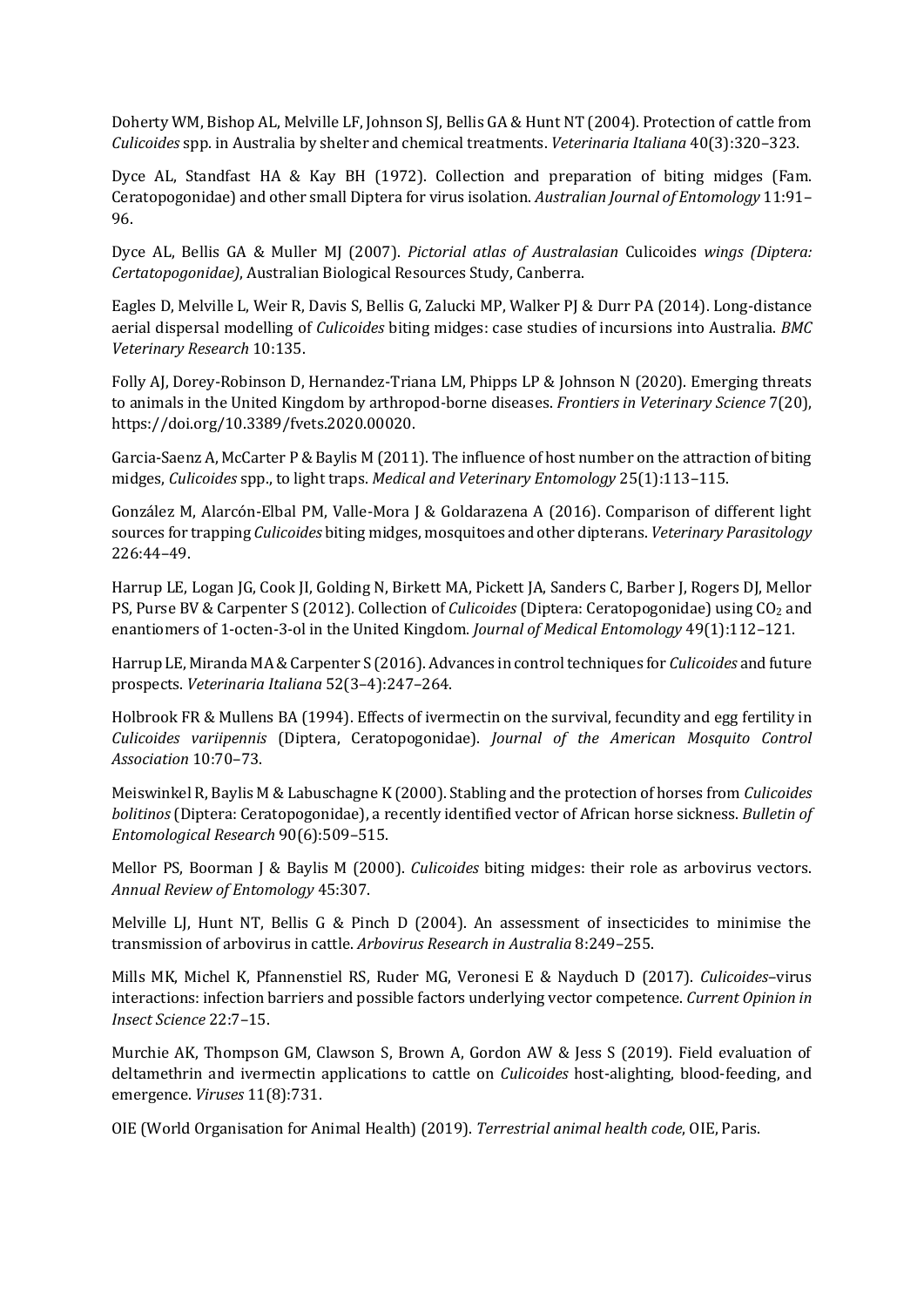Page PC, Labuschagne K, Venter GJ, Schoeman JP & Guthrie AJ (2014). Field and in vitro insecticidal efficacy of alphacypermethrin-treated high density polyethylene mesh against *Culicoides* biting midges in South Africa. *Veterinary Parasitology* 203(1–2):184–188.

Paweska JT, Venter GJ & Mellor PS (2002). Vector competence of South African *Culicoides* species for bluetongue virus serotype 1 (BTV-1) with special reference to the effect of temperature on the rate of virus replication in *C. imicola* and *C. bolitinos*. *Medical and Veterinary Entomology* 16:10–21.

Porter JF (1959). Some effects of screens in retarding entry of the common salt marsh sandfly *Culicoides furens* (Poey)(Diptera: Heleidae). *Mosquito News* 19(3):159–163.

Probst C, Gethmann JM, Kampen H, Werner D & Conraths FJ (2015). A comparison of four light traps for collecting *Culicoides* biting midges. *Parasitology Research* 114:4717–4724.

Rashmir-Raven AM (2018). Disorders of the skin. In: Reed SM, Bayly WW & Sellon DC (eds), *Equine internal medicine*, Elsevier, St Louis, 1159–1216.

Sanders CJ, Gubbins S, Mellor PS, Barber J, Golding N, Harrup LE & Carpenter ST (2012). Investigation of diel activity of *Culicoides* biting midges (Diptera: Ceratopogonidae) in the United Kingdom by using a vehicle-mounted trap. *Journal of Medical Entomology* 49(3):757–765.

Standfast HA, Muller MJ & Wilson DD (1984). Mortality of *Culicoides brevitarsis* (Diptera: Ceratopogonidae) fed on cattle treated with ivermectin. *Journal of Economic Entomology* 77:419–421.

Standfast H, Fanning I, Maloney L, Purdie D & Brown M (2003). Field evaluation of Bistar 80SC as an effective insecticide harbourage treatment for biting midges (*Culicoides*) and mosquitoes infesting peridomestic situations in an urban environment. *Bulletin of the Mosquito Control Association of Australia* 15(2):1–12.

Thailand Department of Agriculture, Forestry and Fisheries (2019). OIE webinar 1: African horse sickness – clinical signs, epidemiology, transmission and prevention, https://rrasia.oie.int/en/events/oie-webinar-on-the-african-horse-sickness/.

Thompson GM, Jess S, Gordon AW & Murchie AK (2014). Sticky-trapping biting midges (*Culicoides* spp.) alighting on cattle and sheep: effects of trap colour and evidence for host preference. *Parasitology Research* 113:3085–3094.

Venter GJ, Graham SD & Hamblin C (2000). African horse sickness epidemiology: vector competence of South African *Culicoides* species for virus serotypes 3, 5 and 8. *Medical and Veterinary Entomology* 14:245–250.

Venter GJ, Koekemoer JJ & Paweska JT (2006). Investigations on outbreaks of African horse sickness in the surveillance zone in South Africa. *Revue Scientifique et Technique* 25(3):1097–1109.

Venter GJ, Hermanides KG, Boikanyo SNB, Majatladi DM & Morey L (2009). The effect of light trap height on the numbers of *Culicoides* midges collected under field conditions in South Africa. *Veterinary Parasitology* 166(3–4):343–345.

Venter GJ, Boikanyo SNB, Majatladi DM & Morey L (2016). Influence of carbon dioxide on numbers of *Culicoides* midges collected with suction light traps in South Africa. *Medical and Veterinary Entomology* 30:117–122.

Viennet E, Garros C, Lancelot R, Allène X, Gardès L, Rakotoarivony I, Crochet D, Delécolle JC, Moulia C, Baldet T & Balenghien T (2011). Assessment of vector/host contact: comparison of animal-baited traps and UV-light/suction trap for collecting *Culicoides* biting midges (Diptera: Ceratopogonidae), vectors of orbiviruses. *Parasites & Vectors* 4:119.